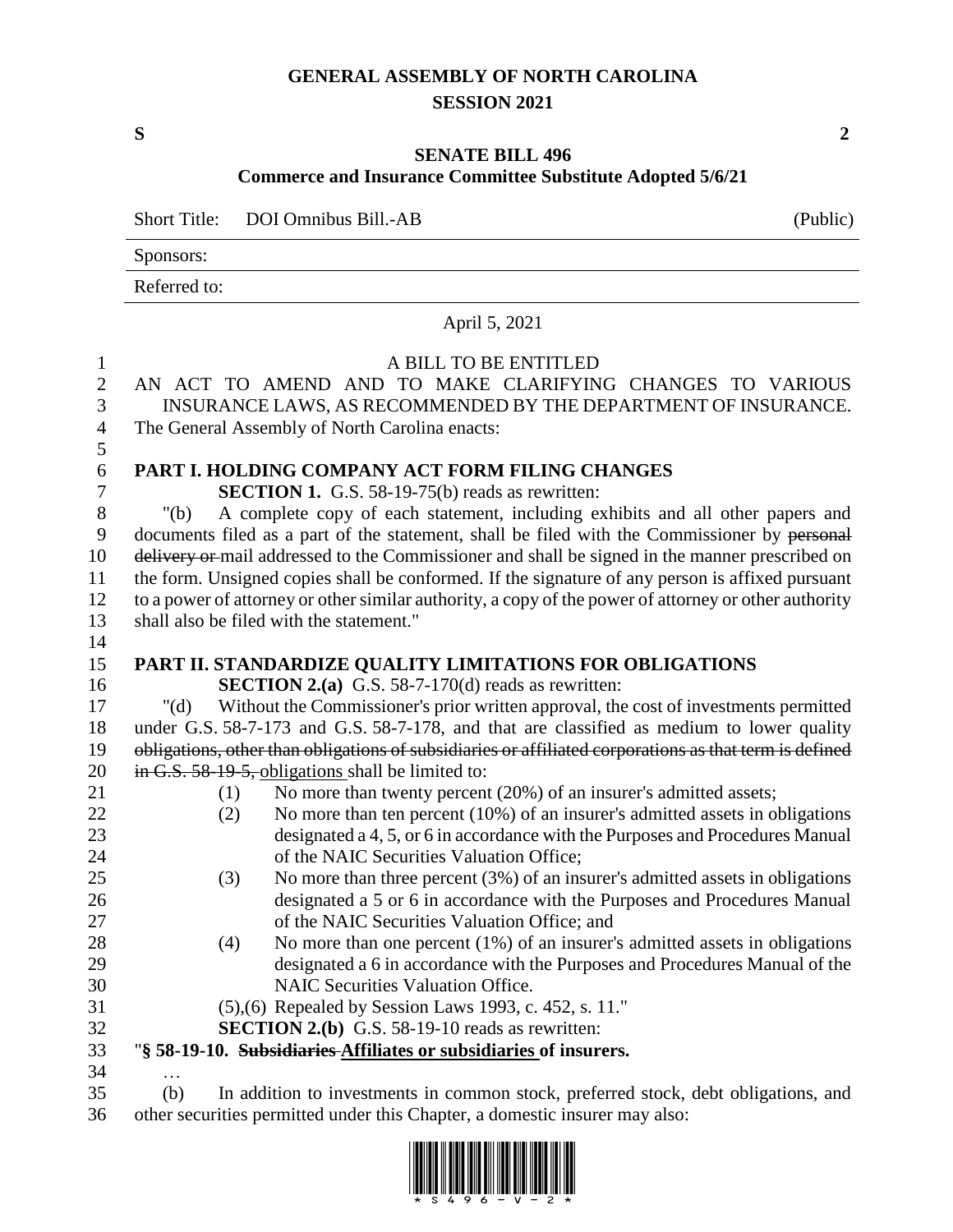|                                                                                                                                               | <b>General Assembly Of North Carolina</b>    |                                                                             | <b>Session 2021</b>                                                                                                                                                                                                                                                                                                                                                                                                                                                                                                                                                                                                                                                                                                                                                                                                                                                                                                                                                                                                                                                                                                                                                                                                                                                                                                           |
|-----------------------------------------------------------------------------------------------------------------------------------------------|----------------------------------------------|-----------------------------------------------------------------------------|-------------------------------------------------------------------------------------------------------------------------------------------------------------------------------------------------------------------------------------------------------------------------------------------------------------------------------------------------------------------------------------------------------------------------------------------------------------------------------------------------------------------------------------------------------------------------------------------------------------------------------------------------------------------------------------------------------------------------------------------------------------------------------------------------------------------------------------------------------------------------------------------------------------------------------------------------------------------------------------------------------------------------------------------------------------------------------------------------------------------------------------------------------------------------------------------------------------------------------------------------------------------------------------------------------------------------------|
| $\mathbf{1}$<br>$\overline{2}$<br>3<br>$\overline{4}$<br>5<br>6<br>$\boldsymbol{7}$<br>8<br>9<br>10<br>11<br>12<br>13<br>14<br>15<br>16<br>17 | (1)                                          | to its acquisition or formation;                                            | Invest, in common stock, preferred stock, debt obligations, and other<br>securities of one or more affiliates or subsidiaries, amounts that do not exceed<br>the lesser of ten percent $(10\%)$ of the insurer's admitted assets or fifty percent<br>(50%) of the insurer's policyholders' surplus, provided that after those<br>investments, the insurer's policyholders' surplus will be reasonable in relation<br>to the insurer's outstanding liabilities and adequate to its financial needs. In<br>calculating the amount of the investments, investments in domestic or foreign<br>insurance affiliates or subsidiaries and health maintenance organizations shall<br>be excluded, and there shall be included: (i) total net monies or other<br>consideration expended and obligations assumed in the acquisition or<br>formation of a an affiliate or subsidiary, including all organizational expenses<br>and contributions to capital and surplus of the affiliate or subsidiary whether<br>or not represented by the purchase of capital stock or issuance of other<br>securities; and (ii) all amounts expended in acquiring additional common<br>stock, preferred stock, debt obligations, and other securities, and all<br>contributions to the capital or surplus, of a an affiliate or subsidiary subsequent |
| 18                                                                                                                                            |                                              |                                                                             |                                                                                                                                                                                                                                                                                                                                                                                                                                                                                                                                                                                                                                                                                                                                                                                                                                                                                                                                                                                                                                                                                                                                                                                                                                                                                                                               |
| 19<br>20<br>21<br>22<br>23<br>24                                                                                                              | (c)<br>G.S. $58-7-170(d)$ .<br>$\ldots$ "    |                                                                             | Investments in common stock, preferred stock, debt obligations, or other securities of<br>subsidiaries made pursuant to subsection (b) of this section are not subject to any of the otherwise<br>applicable restrictions or prohibitions contained in this Chapter applicable to such investments<br>of insurers-insurers except the medium to lower quality obligation limitations under                                                                                                                                                                                                                                                                                                                                                                                                                                                                                                                                                                                                                                                                                                                                                                                                                                                                                                                                    |
| 25                                                                                                                                            |                                              |                                                                             |                                                                                                                                                                                                                                                                                                                                                                                                                                                                                                                                                                                                                                                                                                                                                                                                                                                                                                                                                                                                                                                                                                                                                                                                                                                                                                                               |
| 26                                                                                                                                            |                                              | PART III. CHANGE PEO NOTIFICATION REQUIREMENTS                              |                                                                                                                                                                                                                                                                                                                                                                                                                                                                                                                                                                                                                                                                                                                                                                                                                                                                                                                                                                                                                                                                                                                                                                                                                                                                                                                               |
| 27                                                                                                                                            |                                              | <b>SECTION 3.</b> G.S. 58-89A-110 $(g)$ reads as rewritten:                 |                                                                                                                                                                                                                                                                                                                                                                                                                                                                                                                                                                                                                                                                                                                                                                                                                                                                                                                                                                                                                                                                                                                                                                                                                                                                                                                               |
| 28<br>29                                                                                                                                      | " $(g)$                                      |                                                                             | A licensee shall, within 30 days of initiation or termination of the licensee's<br>relationship with any client company, notify its workers' compensation earrier, the                                                                                                                                                                                                                                                                                                                                                                                                                                                                                                                                                                                                                                                                                                                                                                                                                                                                                                                                                                                                                                                                                                                                                        |
| 30                                                                                                                                            |                                              |                                                                             | Commissioner, carrier and the North Carolina Industrial Commission of both the initiation and                                                                                                                                                                                                                                                                                                                                                                                                                                                                                                                                                                                                                                                                                                                                                                                                                                                                                                                                                                                                                                                                                                                                                                                                                                 |
| 31<br>32<br>33                                                                                                                                |                                              | days of the licensee's actual knowledge of the termination."                | termination of the relationship. If the client company terminates the relationship between the<br>licensee and the client company, the notice required by this subsection shall be given within 10                                                                                                                                                                                                                                                                                                                                                                                                                                                                                                                                                                                                                                                                                                                                                                                                                                                                                                                                                                                                                                                                                                                            |
| 34                                                                                                                                            |                                              |                                                                             |                                                                                                                                                                                                                                                                                                                                                                                                                                                                                                                                                                                                                                                                                                                                                                                                                                                                                                                                                                                                                                                                                                                                                                                                                                                                                                                               |
| 35                                                                                                                                            |                                              | PART IV. UPDATE OTHER LAWS APPLICABLE TO HMOS                               |                                                                                                                                                                                                                                                                                                                                                                                                                                                                                                                                                                                                                                                                                                                                                                                                                                                                                                                                                                                                                                                                                                                                                                                                                                                                                                                               |
| 36<br>37                                                                                                                                      | "§ 58-67-171. Other laws applicable to HMOs. | <b>SECTION 4.</b> G.S. 58-67-171 reads as rewritten:                        |                                                                                                                                                                                                                                                                                                                                                                                                                                                                                                                                                                                                                                                                                                                                                                                                                                                                                                                                                                                                                                                                                                                                                                                                                                                                                                                               |
| 38                                                                                                                                            |                                              |                                                                             | The following provisions of this Chapter are applicable to HMOs that are subject to this                                                                                                                                                                                                                                                                                                                                                                                                                                                                                                                                                                                                                                                                                                                                                                                                                                                                                                                                                                                                                                                                                                                                                                                                                                      |
| 39                                                                                                                                            | Article are as follows:                      |                                                                             |                                                                                                                                                                                                                                                                                                                                                                                                                                                                                                                                                                                                                                                                                                                                                                                                                                                                                                                                                                                                                                                                                                                                                                                                                                                                                                                               |
| 40                                                                                                                                            |                                              |                                                                             |                                                                                                                                                                                                                                                                                                                                                                                                                                                                                                                                                                                                                                                                                                                                                                                                                                                                                                                                                                                                                                                                                                                                                                                                                                                                                                                               |
| 41                                                                                                                                            |                                              | license.                                                                    |                                                                                                                                                                                                                                                                                                                                                                                                                                                                                                                                                                                                                                                                                                                                                                                                                                                                                                                                                                                                                                                                                                                                                                                                                                                                                                                               |
| 42                                                                                                                                            |                                              |                                                                             |                                                                                                                                                                                                                                                                                                                                                                                                                                                                                                                                                                                                                                                                                                                                                                                                                                                                                                                                                                                                                                                                                                                                                                                                                                                                                                                               |
| 43                                                                                                                                            |                                              | G.S. 58-2-155.  Investigation of charges.                                   |                                                                                                                                                                                                                                                                                                                                                                                                                                                                                                                                                                                                                                                                                                                                                                                                                                                                                                                                                                                                                                                                                                                                                                                                                                                                                                                               |
| 44                                                                                                                                            |                                              |                                                                             | G.S. 58-2-160 Reporting and investigation of insurance and reinsurance fraud and                                                                                                                                                                                                                                                                                                                                                                                                                                                                                                                                                                                                                                                                                                                                                                                                                                                                                                                                                                                                                                                                                                                                                                                                                                              |
| 45                                                                                                                                            |                                              | the financial condition of licensees; immunity from liability.              |                                                                                                                                                                                                                                                                                                                                                                                                                                                                                                                                                                                                                                                                                                                                                                                                                                                                                                                                                                                                                                                                                                                                                                                                                                                                                                                               |
| 46                                                                                                                                            |                                              | G.S. 58-2-162 Embezzlement by insurance agents, brokers, or administrators. |                                                                                                                                                                                                                                                                                                                                                                                                                                                                                                                                                                                                                                                                                                                                                                                                                                                                                                                                                                                                                                                                                                                                                                                                                                                                                                                               |
| 47                                                                                                                                            |                                              |                                                                             | G.S. 58-2-185 Record of business kept by companies and agents; Commissioner                                                                                                                                                                                                                                                                                                                                                                                                                                                                                                                                                                                                                                                                                                                                                                                                                                                                                                                                                                                                                                                                                                                                                                                                                                                   |
| 48<br>49                                                                                                                                      |                                              | may inspect.<br>G.S. 58-2-190.  Commissioner may require special reports.   |                                                                                                                                                                                                                                                                                                                                                                                                                                                                                                                                                                                                                                                                                                                                                                                                                                                                                                                                                                                                                                                                                                                                                                                                                                                                                                                               |
| 50                                                                                                                                            |                                              |                                                                             |                                                                                                                                                                                                                                                                                                                                                                                                                                                                                                                                                                                                                                                                                                                                                                                                                                                                                                                                                                                                                                                                                                                                                                                                                                                                                                                               |
| 51                                                                                                                                            |                                              | agents, and others.                                                         |                                                                                                                                                                                                                                                                                                                                                                                                                                                                                                                                                                                                                                                                                                                                                                                                                                                                                                                                                                                                                                                                                                                                                                                                                                                                                                                               |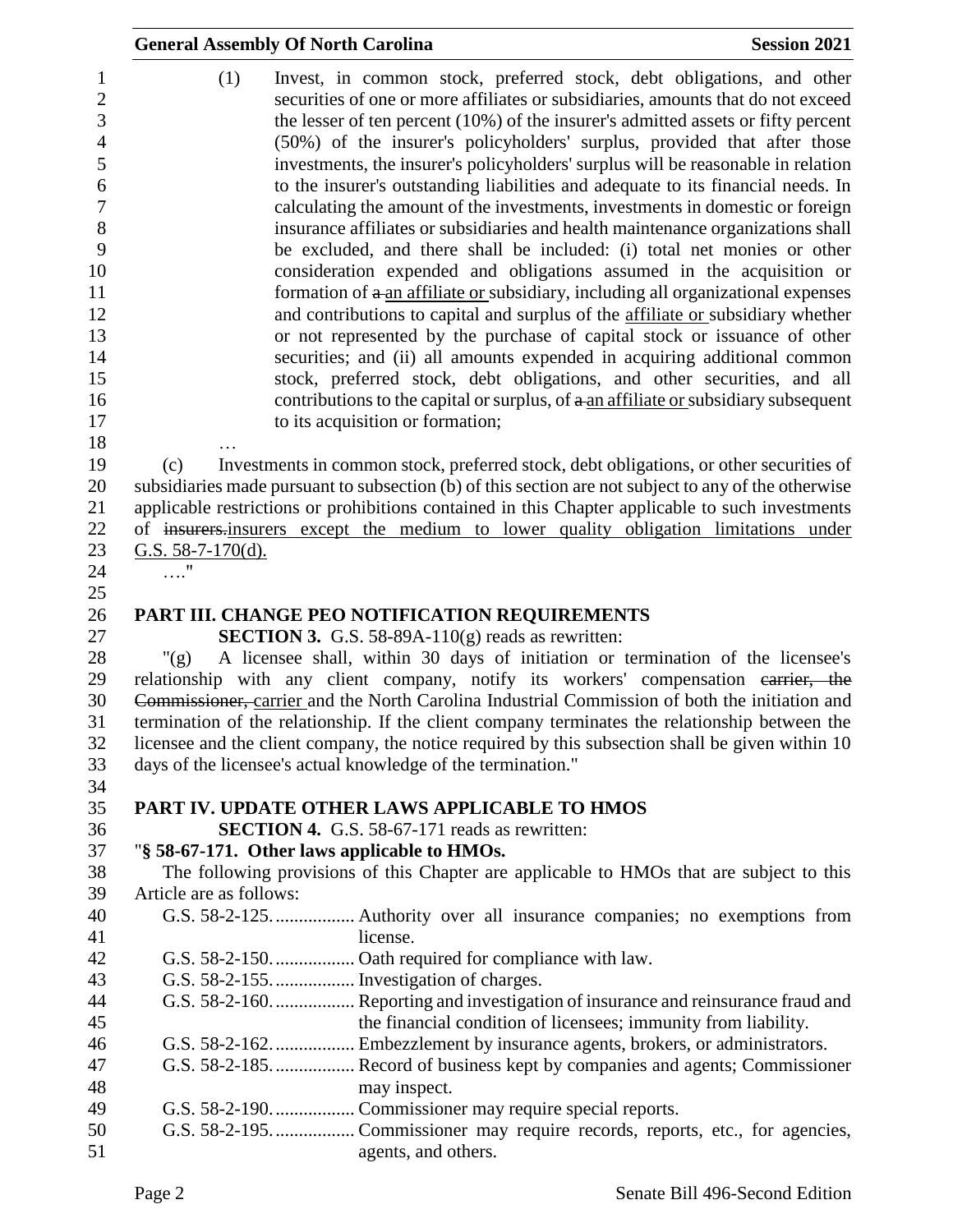|                | <b>General Assembly Of North Carolina</b> |                                                               |                                                                                                                                                                                               | <b>Session 2021</b> |
|----------------|-------------------------------------------|---------------------------------------------------------------|-----------------------------------------------------------------------------------------------------------------------------------------------------------------------------------------------|---------------------|
| $\mathbf{1}$   |                                           |                                                               |                                                                                                                                                                                               |                     |
| $\mathbf{2}$   |                                           |                                                               |                                                                                                                                                                                               |                     |
| 3              |                                           | etc.                                                          |                                                                                                                                                                                               |                     |
| $\overline{4}$ |                                           |                                                               | G.S. $58-3-100(c)$ , (e).  Insurance company licensing provisions.                                                                                                                            |                     |
| $\mathfrak s$  |                                           |                                                               |                                                                                                                                                                                               |                     |
| 6              |                                           |                                                               |                                                                                                                                                                                               |                     |
| $\overline{7}$ |                                           |                                                               | G.S. 58-7-26.     Asset or reduction from liability for reinsurance ceded by a                                                                                                                |                     |
| 8<br>9         |                                           | requirements of G.S. 58-7-21.                                 | domestic insurer to an assuming insurer not meeting the                                                                                                                                       |                     |
| 10             |                                           |                                                               |                                                                                                                                                                                               |                     |
| 11             |                                           |                                                               |                                                                                                                                                                                               |                     |
| 12             |                                           |                                                               |                                                                                                                                                                                               |                     |
| 13             |                                           | officer changes.                                              |                                                                                                                                                                                               |                     |
| 14             |                                           | G.S. 58-7-73.  Dissolution of insurers.                       |                                                                                                                                                                                               |                     |
| 15             |                                           | Part 7 of Article 10 Annual Financial Reporting.              |                                                                                                                                                                                               |                     |
| 16             |                                           |                                                               | G.S. 58-50-35.  Notice of nonpayment of premium required before forfeiture.                                                                                                                   |                     |
| 17             |                                           | G.S. $58-51-15(a)(2)b$ Accident and health policy provisions. |                                                                                                                                                                                               |                     |
| 18             |                                           |                                                               | G.S. 58-51-17.  Portability for accident and health insurance.                                                                                                                                |                     |
| 19             |                                           |                                                               |                                                                                                                                                                                               |                     |
| 20             |                                           |                                                               | physical disability or dependent students on medically necessary                                                                                                                              |                     |
| 21             |                                           | leave of absence.                                             |                                                                                                                                                                                               |                     |
| 22             |                                           |                                                               | G.S. 58-51-35 Insurers and others to afford coverage to children with an                                                                                                                      |                     |
| 23             |                                           |                                                               | intellectual or physical disability.                                                                                                                                                          |                     |
| 24             |                                           |                                                               |                                                                                                                                                                                               |                     |
| 25             |                                           | or hemoglobin C trait.                                        |                                                                                                                                                                                               |                     |
| 26             |                                           |                                                               | G.S. 58-62.  Life and Health Insurance Guaranty Association."                                                                                                                                 |                     |
| 27             |                                           |                                                               |                                                                                                                                                                                               |                     |
| 28             |                                           |                                                               | PART V. PREPAID HEALTH PLAN LICENSING ACT CLARIFYING CHANGE                                                                                                                                   |                     |
| 29             |                                           | <b>SECTION 5.</b> G.S. 58-93-75 reads as rewritten:           |                                                                                                                                                                                               |                     |
| 30<br>31       |                                           | "§ 58-93-75. Continuation of health care services.            |                                                                                                                                                                                               |                     |
| 32             |                                           |                                                               | The Commissioner shall require that each PHP have a plan for handling insolvency. The plan<br>must allow for health care services to be provided to enrollees until the PHP's enrollees whose |                     |
| 33             |                                           |                                                               | enrollment in a PHP is not voluntary are enrolled in capitated contract is terminated by DHHS                                                                                                 |                     |
| 34             |                                           |                                                               | and all enrollees required under G.S. 108D-40 to enroll in a PHP are transitioned to another PHP.                                                                                             |                     |
| 35             |                                           |                                                               | In considering the plan, the Commissioner may require any of the following:                                                                                                                   |                     |
| 36             | (1)                                       |                                                               | Insurance to cover the expenses to be paid for enrollee health care services                                                                                                                  |                     |
| 37             |                                           | after an insolvency.                                          |                                                                                                                                                                                               |                     |
| 38             | (2)                                       |                                                               | Provisions in provider contracts that obligate the provider to provide services                                                                                                               |                     |
| 39             |                                           |                                                               | for the duration of the period after the PHP's insolvency until the PHP's                                                                                                                     |                     |
| 40             |                                           |                                                               | enrollees whose enrollment in a PHP is not voluntary are enrolled in capitated                                                                                                                |                     |
| 41             |                                           |                                                               | contract is terminated by DHHS and all enrollees required under                                                                                                                               |                     |
| 42             |                                           |                                                               | G.S. 108D-40 to enroll in a PHP are transitioned to another PHP.                                                                                                                              |                     |
| 43             | (3)                                       | Insolvency reserves.                                          |                                                                                                                                                                                               |                     |
| 44             | (4)                                       | Letters of credit acceptable to the Commissioner.             |                                                                                                                                                                                               |                     |
| 45             | (5)                                       |                                                               | Any other arrangements to assure that health care services are provided to                                                                                                                    |                     |
| 46             |                                           | enrollees as specified in this section."                      |                                                                                                                                                                                               |                     |
| 47             |                                           |                                                               |                                                                                                                                                                                               |                     |
| 48             |                                           |                                                               | PART VI. PUBLIC SCHOOL INSURANCE REPORTING CHANGES                                                                                                                                            |                     |
| 49             |                                           | <b>SECTION 6.(a)</b> G.S. 115C-523.1 reads as rewritten:      |                                                                                                                                                                                               |                     |
| 50             |                                           | "§ 115C-523.1. Duty to insure public school property.         |                                                                                                                                                                                               |                     |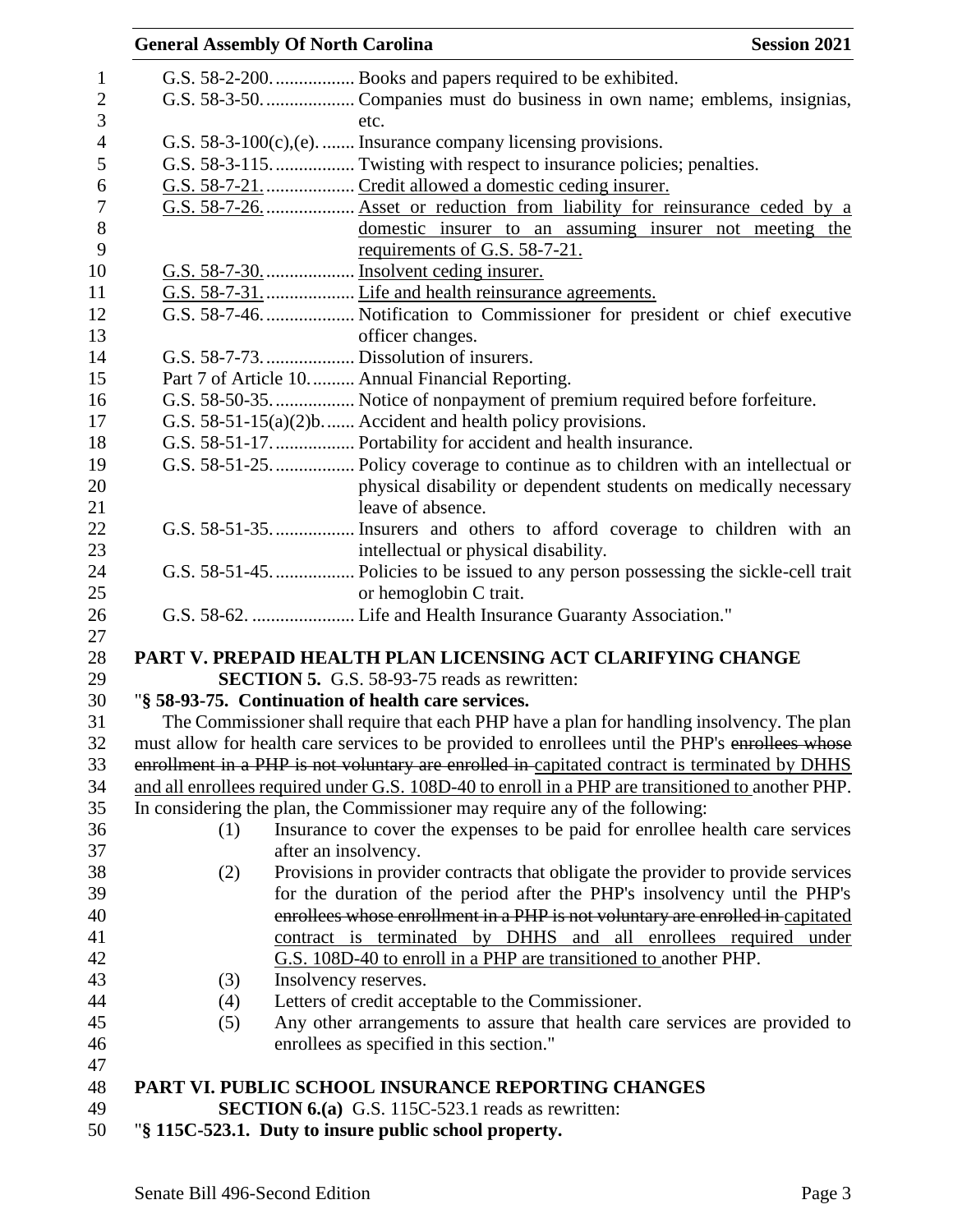|                                                                                                  | <b>General Assembly Of North Carolina</b>                                                                                                                                                                                                                                                                                                                                                                                                                                                                                                                                                                                                                                                                                   | <b>Session 2021</b> |
|--------------------------------------------------------------------------------------------------|-----------------------------------------------------------------------------------------------------------------------------------------------------------------------------------------------------------------------------------------------------------------------------------------------------------------------------------------------------------------------------------------------------------------------------------------------------------------------------------------------------------------------------------------------------------------------------------------------------------------------------------------------------------------------------------------------------------------------------|---------------------|
| $\mathbf{1}$<br>$\sqrt{2}$<br>3<br>$\overline{4}$<br>5<br>$\sqrt{6}$<br>$\overline{7}$<br>8<br>9 | The local board of education of every local school administrative unit in the public<br>(a)<br>school system of this State, in order to safeguard the investment made in public schools, shall:<br>Insure and keep insured to the extent of not less than eighty percent (80%) of<br>(1)<br>the current insurable value, as determined by the insurer and the insured, of<br>each of its insurable buildings against the perils embraced in broad form<br>coverage to include fire, lightning, windstorm, hail, explosion, aircraft or<br>vehicles, riot or civil commotion, smoke, vandalism, sprinkler leakage,<br>sinkhole collapse, volcanic action, falling objects, weight of snow, ice or sleet,<br>or water damage. |                     |
| 10                                                                                               | Insure and keep insured adequately the equipment and contents of the<br>(2)                                                                                                                                                                                                                                                                                                                                                                                                                                                                                                                                                                                                                                                 |                     |
| 11                                                                                               | building.                                                                                                                                                                                                                                                                                                                                                                                                                                                                                                                                                                                                                                                                                                                   |                     |
| 12<br>13                                                                                         | Provide to the Commissioner of Insurance a list of all of its insurable<br>(3)<br>buildings, the equipment and contents of the buildings, and their insurable                                                                                                                                                                                                                                                                                                                                                                                                                                                                                                                                                               |                     |
| 14                                                                                               | values by October 1 of each year.                                                                                                                                                                                                                                                                                                                                                                                                                                                                                                                                                                                                                                                                                           |                     |
| 15<br>16                                                                                         | The tax-levying authority for each local school administrative unit shall appropriate<br>(b)<br>funds necessary for compliance with the provisions of subsection (a) of this section.                                                                                                                                                                                                                                                                                                                                                                                                                                                                                                                                       |                     |
| 17<br>18<br>19<br>20<br>21                                                                       | Local boards of education may purchase insurance from companies duly licensed and<br>(c)<br>authorized to sell insurance in this State or may obtain insurance in accordance with the<br>provisions of Article 31A of Chapter 58 of the General Statutes, "State Insurance of Public<br>Education Property." If a local board of education purchases insurance from a company duly<br>licensed and authorized to sell insurance in this State for any insurable building, its equipment,                                                                                                                                                                                                                                    |                     |
| 22                                                                                               | or its contents, the local board of education shall provide the Commissioner with a copy of the                                                                                                                                                                                                                                                                                                                                                                                                                                                                                                                                                                                                                             |                     |
| 23                                                                                               | policy of insurance. If the policy of insurance is cancelled, terminated, or changed for any reason,                                                                                                                                                                                                                                                                                                                                                                                                                                                                                                                                                                                                                        |                     |
| 24                                                                                               | the local board of education shall notify the Commissioner within five days of the effective date                                                                                                                                                                                                                                                                                                                                                                                                                                                                                                                                                                                                                           |                     |
| 25                                                                                               | of the cancellation, termination, or change.                                                                                                                                                                                                                                                                                                                                                                                                                                                                                                                                                                                                                                                                                |                     |
| 26<br>27<br>28<br>29                                                                             | If the Commissioner of Insurance determines that any person has willfully failed to<br>(d)<br>comply with the provisions of subsections $(a)$ $(a)$ , $(b)$ , and $(b)$ $(c)$ of this section, the<br>Commissioner of Insurance may order, for each separate violation, a civil penalty under the<br>procedures in G.S. 58-2-70(d). Every 24 hours without such insurance constitutes a separate                                                                                                                                                                                                                                                                                                                            |                     |
| 30                                                                                               | violation."                                                                                                                                                                                                                                                                                                                                                                                                                                                                                                                                                                                                                                                                                                                 |                     |
| 31                                                                                               | <b>SECTION 6.(b)</b> G.S. 115C-523.2 reads as rewritten:                                                                                                                                                                                                                                                                                                                                                                                                                                                                                                                                                                                                                                                                    |                     |
| 32                                                                                               | "§ 115C-523.2. Flood insurance.                                                                                                                                                                                                                                                                                                                                                                                                                                                                                                                                                                                                                                                                                             |                     |
| 33                                                                                               | The local board of education of every local school administrative unit in the public<br>(a)                                                                                                                                                                                                                                                                                                                                                                                                                                                                                                                                                                                                                                 |                     |
| 34                                                                                               | school system of this State, in order to safeguard the investment made in public schools, shall                                                                                                                                                                                                                                                                                                                                                                                                                                                                                                                                                                                                                             |                     |
| 35<br>36                                                                                         | insure and keep insured to the extent of not less than eighty percent (80%) of the current insurable<br>value, as determined by the insurer and the insured, of each of its insurable buildings against                                                                                                                                                                                                                                                                                                                                                                                                                                                                                                                     |                     |
| 37                                                                                               | flood when that property is located, or becomes located in, an area identified on the latest Flood                                                                                                                                                                                                                                                                                                                                                                                                                                                                                                                                                                                                                          |                     |
| 38                                                                                               | Insurance Rate Map produced by the Federal Emergency Management Agency as area that will                                                                                                                                                                                                                                                                                                                                                                                                                                                                                                                                                                                                                                    |                     |
| 39                                                                                               | be inundated by the flood event having a one percent (1%) chance of being equaled or exceeded                                                                                                                                                                                                                                                                                                                                                                                                                                                                                                                                                                                                                               |                     |
| 40                                                                                               | in any given year. The local board of education shall provide to the Commissioner of Insurance                                                                                                                                                                                                                                                                                                                                                                                                                                                                                                                                                                                                                              |                     |
| 41                                                                                               | a list of all of its insurable buildings against flood and their insurable values by October 1 of each                                                                                                                                                                                                                                                                                                                                                                                                                                                                                                                                                                                                                      |                     |
| 42                                                                                               | year.                                                                                                                                                                                                                                                                                                                                                                                                                                                                                                                                                                                                                                                                                                                       |                     |
| 43                                                                                               | The tax-levying authority for each local school administrative unit shall appropriate<br>(b)                                                                                                                                                                                                                                                                                                                                                                                                                                                                                                                                                                                                                                |                     |
| 44                                                                                               | funds necessary for compliance with the provisions of subsection (a) of this section.                                                                                                                                                                                                                                                                                                                                                                                                                                                                                                                                                                                                                                       |                     |
| 45                                                                                               | Local boards of education may purchase insurance from companies duly licensed and<br>(c)                                                                                                                                                                                                                                                                                                                                                                                                                                                                                                                                                                                                                                    |                     |
| 46                                                                                               | authorized to sell insurance in this State or may obtain insurance in accordance with the                                                                                                                                                                                                                                                                                                                                                                                                                                                                                                                                                                                                                                   |                     |
| 47                                                                                               | provisions of Article 31A of Chapter 58 of the General Statutes, "State Insurance of Public                                                                                                                                                                                                                                                                                                                                                                                                                                                                                                                                                                                                                                 |                     |
| 48                                                                                               | Education Property." If a local board of education purchases insurance from a company duly                                                                                                                                                                                                                                                                                                                                                                                                                                                                                                                                                                                                                                  |                     |
| 49<br>50                                                                                         | licensed and authorized to sell insurance in this State for any insurable building against flood,<br>the local board of education shall provide the Commissioner with a copy of the policy of                                                                                                                                                                                                                                                                                                                                                                                                                                                                                                                               |                     |
| 51                                                                                               | insurance. If the policy of insurance is cancelled, terminated, or changed for any reason, the local                                                                                                                                                                                                                                                                                                                                                                                                                                                                                                                                                                                                                        |                     |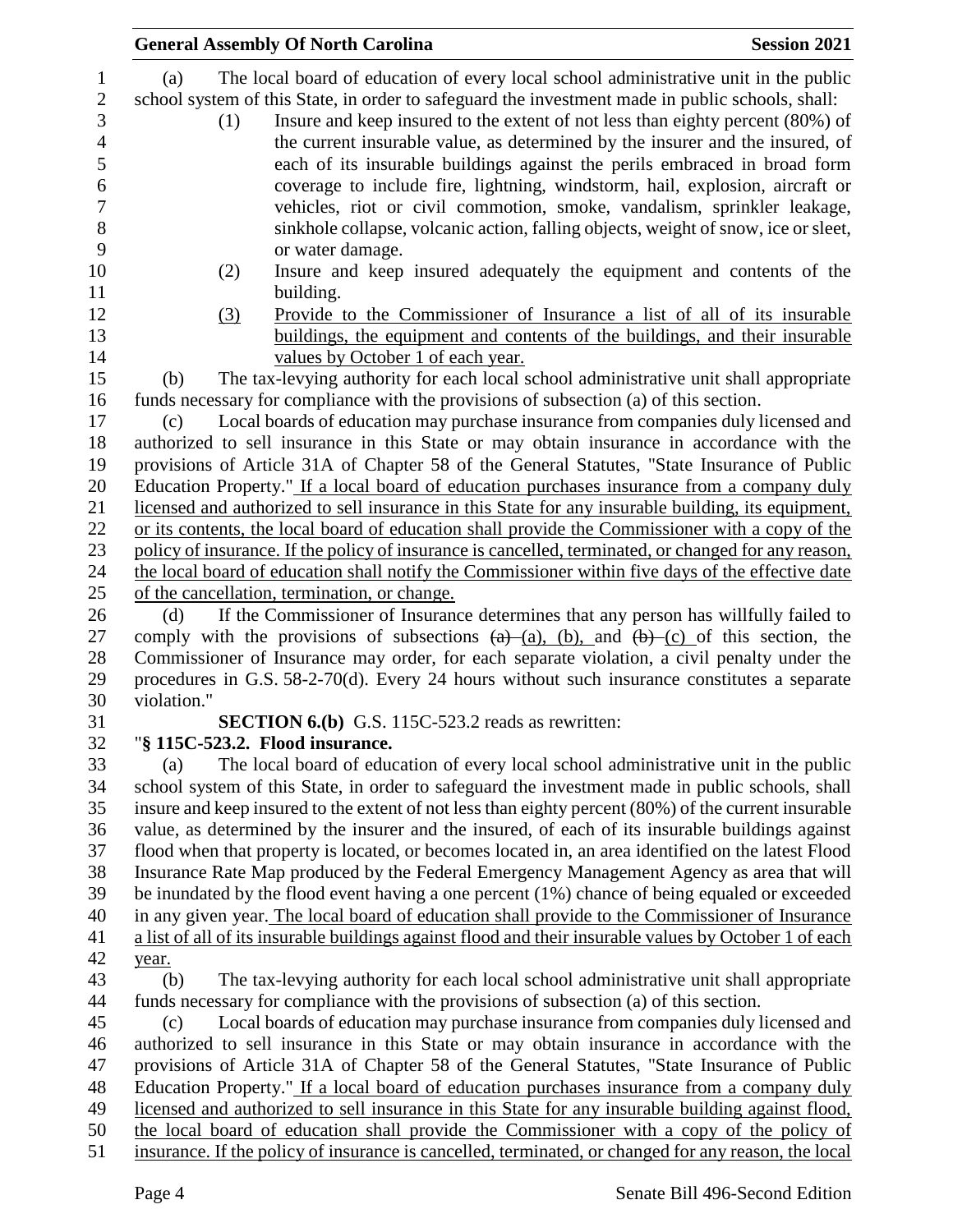|                | <b>Session 2021</b><br><b>General Assembly Of North Carolina</b>                                                                                                                            |  |  |  |  |  |  |
|----------------|---------------------------------------------------------------------------------------------------------------------------------------------------------------------------------------------|--|--|--|--|--|--|
| $\mathbf{1}$   | board of education shall notify the Commissioner within five days of the effective date of the                                                                                              |  |  |  |  |  |  |
| $\sqrt{2}$     | cancellation, termination, or change.                                                                                                                                                       |  |  |  |  |  |  |
| 3              | If the Commissioner of Insurance determines that any person has willfully failed to<br>(d)                                                                                                  |  |  |  |  |  |  |
| $\overline{4}$ | comply with the provisions of subsections $(a)$ (a), (b), and $(b)$ (c) of this section, the                                                                                                |  |  |  |  |  |  |
| 5              | Commissioner of Insurance may order, for each separate violation, a civil penalty under the                                                                                                 |  |  |  |  |  |  |
| $\sqrt{6}$     | procedures in G.S. 58-2-70(d). Every 24 hours without such insurance constitutes a separate                                                                                                 |  |  |  |  |  |  |
| $\overline{7}$ | violation."                                                                                                                                                                                 |  |  |  |  |  |  |
| $\,8\,$        | <b>SECTION 6.(c)</b> G.S. 115D-58.11 reads as rewritten:                                                                                                                                    |  |  |  |  |  |  |
| $\mathbf{9}$   | "§ 115D-58.11. Fire and casualty insurance on institutional buildings and contents.                                                                                                         |  |  |  |  |  |  |
| 10             | The board of trustees of each institution, in order to safeguard the investment in<br>(a)                                                                                                   |  |  |  |  |  |  |
| 11             | institutional buildings and their contents, shall:                                                                                                                                          |  |  |  |  |  |  |
| 12             | Insure and keep insured each building owned by the institution to the extent<br>(1)                                                                                                         |  |  |  |  |  |  |
| 13             | of not less than eighty percent (80%) of the current insurable value, as                                                                                                                    |  |  |  |  |  |  |
| 14             | determined by the insured and insurer, against loss by the perils embraced in                                                                                                               |  |  |  |  |  |  |
| 15             | broad form coverage to include fire, lightning, windstorm, hail, explosion,                                                                                                                 |  |  |  |  |  |  |
| 16             | aircraft or vehicles, riot or civil commotion, smoke, vandalism, sprinkler                                                                                                                  |  |  |  |  |  |  |
| 17             | leakage, sinkhole collapse, volcanic action, falling objects, weight of snow,                                                                                                               |  |  |  |  |  |  |
| 18             | ice or sleet, or water damage to institutional buildings and properties.                                                                                                                    |  |  |  |  |  |  |
| 19             | Insure and keep insured equipment and other contents of all institutional<br>(2)                                                                                                            |  |  |  |  |  |  |
| 20             | buildings that are the property of the institution or the State or which are used                                                                                                           |  |  |  |  |  |  |
| 21             | in the operation of the institution.                                                                                                                                                        |  |  |  |  |  |  |
| 22             | Provide to the Commissioner of Insurance a list of all of its institution's<br>(3)                                                                                                          |  |  |  |  |  |  |
| 23             | insurable buildings, the equipment and contents of the buildings, and their                                                                                                                 |  |  |  |  |  |  |
| 24             | insurable values by October 1 of each year.                                                                                                                                                 |  |  |  |  |  |  |
| 25             | The tax-levying authority of each institution shall provide the funds necessary for the<br>(b)                                                                                              |  |  |  |  |  |  |
| 26             | purchase of the insurance required in subsection (a) of this section.                                                                                                                       |  |  |  |  |  |  |
| 27             | Boards of trustees may purchase insurance from companies duly licensed and<br>(c)                                                                                                           |  |  |  |  |  |  |
| 28             | authorized to sell insurance in this State or may obtain insurance in accordance with the                                                                                                   |  |  |  |  |  |  |
| 29             | provisions of Article 31A of Chapter 58 of the General Statutes, "State Insurance of Public                                                                                                 |  |  |  |  |  |  |
| 30             | Education Property." If the board of trustees of an institution purchases insurance from a                                                                                                  |  |  |  |  |  |  |
| 31             | company duly licensed and authorized to sell insurance in this State for any insurable building.                                                                                            |  |  |  |  |  |  |
| 32             | its equipment, or its contents, the board of trustees shall provide the Commissioner with a copy                                                                                            |  |  |  |  |  |  |
| 33             | of the policy of insurance. If the policy of insurance is cancelled, terminated, or changed for any                                                                                         |  |  |  |  |  |  |
| 34             | reason, the board of trustees shall notify the Commissioner within five days of the effective date                                                                                          |  |  |  |  |  |  |
| 35             | of the cancellation, termination, or change.                                                                                                                                                |  |  |  |  |  |  |
| 36             | If the Commissioner of Insurance determines that any person has willfully failed to<br>(d)                                                                                                  |  |  |  |  |  |  |
| 37             | comply with the provisions of subsections $(a)$ $(a)$ , $(b)$ , and $(b)$ $(c)$ of this section, the                                                                                        |  |  |  |  |  |  |
| 38             | Commissioner of Insurance may order, for each separate violation, a civil penalty under the                                                                                                 |  |  |  |  |  |  |
| 39             | procedures in G.S. 58-2-70(d). Every 24 hours without such insurance constitutes a separate                                                                                                 |  |  |  |  |  |  |
| 40             | offense violation."                                                                                                                                                                         |  |  |  |  |  |  |
| 41             | <b>SECTION 6.(d)</b> G.S. 115D-58.11A reads as rewritten:                                                                                                                                   |  |  |  |  |  |  |
| 42             | "§ 115D-58.11A. Flood insurance.                                                                                                                                                            |  |  |  |  |  |  |
| 43             | The board of trustees of each institution, in order to safeguard the investment in<br>(a)                                                                                                   |  |  |  |  |  |  |
| 44             | institutional buildings and their contents, shall insure and keep insured to the extent of not less                                                                                         |  |  |  |  |  |  |
| 45             | than eighty percent (80%) of the current insurable value, as determined by the insurer and the                                                                                              |  |  |  |  |  |  |
| 46<br>47       | insured, of each of its insurable buildings against flood when that property is located, or becomes                                                                                         |  |  |  |  |  |  |
| 48             | located in, an area identified on the latest Flood Insurance Rate Map produced by the Federal<br>Emergency Management Agency as area that will be inundated by the flood event having a one |  |  |  |  |  |  |
| 49             | percent (1%) chance of being equaled or exceeded in any given year. The board of trustees of                                                                                                |  |  |  |  |  |  |
| 50             | each institution shall provide to the Commissioner of Insurance a list of all of its institution's                                                                                          |  |  |  |  |  |  |
| 51             | insurable buildings against flood and their insurable values by October 1 of each year.                                                                                                     |  |  |  |  |  |  |
|                |                                                                                                                                                                                             |  |  |  |  |  |  |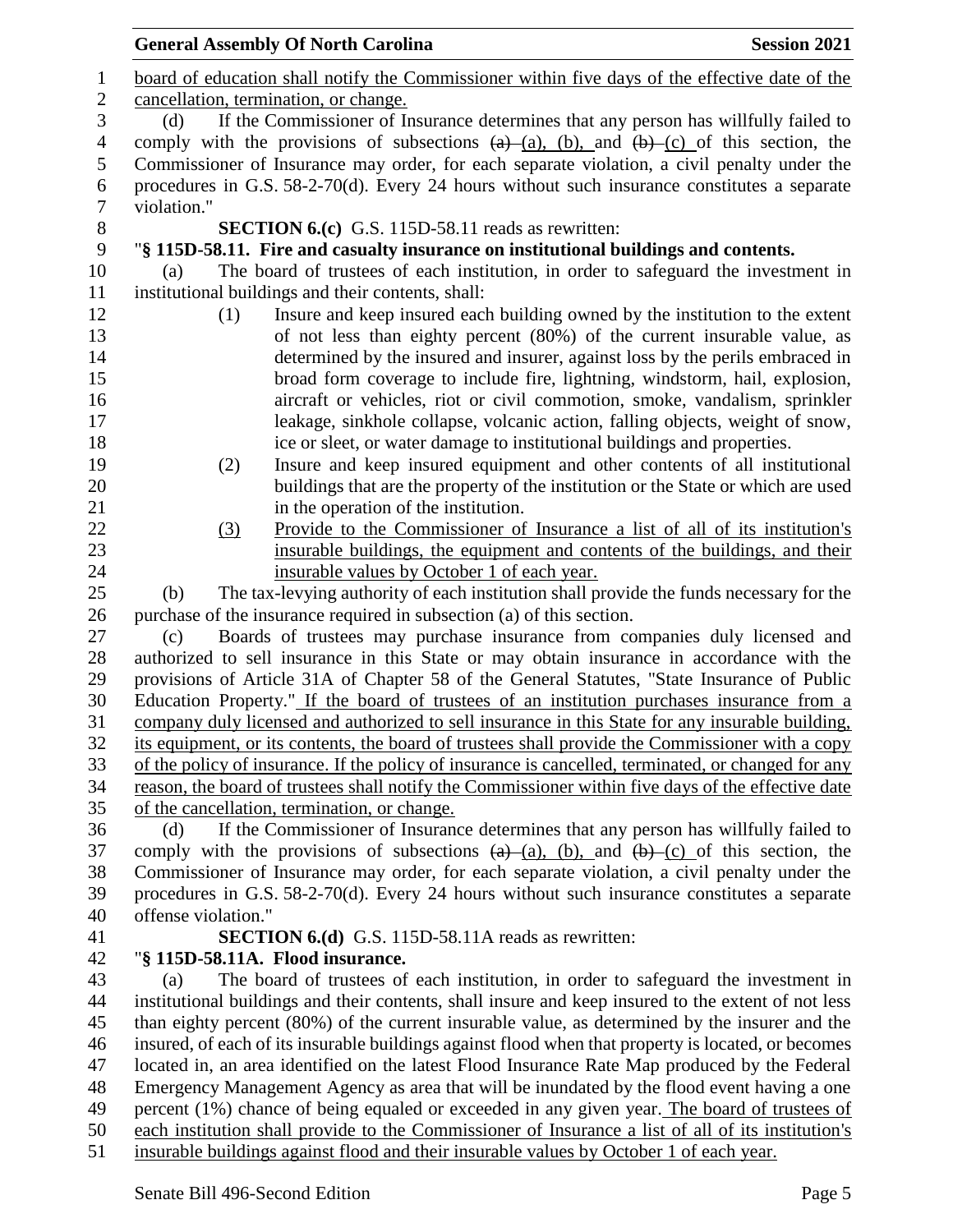|                      | <b>General Assembly Of North Carolina</b>                                                                                                                                                                                                                          | <b>Session 2021</b> |  |  |  |  |  |
|----------------------|--------------------------------------------------------------------------------------------------------------------------------------------------------------------------------------------------------------------------------------------------------------------|---------------------|--|--|--|--|--|
| 1                    | The tax-levying authority for each institution shall appropriate funds necessary for<br>(b)                                                                                                                                                                        |                     |  |  |  |  |  |
| $\mathbf{2}$         | compliance with the provisions of subsection (a) of this section.                                                                                                                                                                                                  |                     |  |  |  |  |  |
| 3                    | The board of trustees may purchase insurance from companies duly licensed and<br>(c)                                                                                                                                                                               |                     |  |  |  |  |  |
| $\overline{4}$       | authorized to sell insurance in this State or may obtain insurance in accordance with the                                                                                                                                                                          |                     |  |  |  |  |  |
| 5                    | provisions of Article 31A of Chapter 58 of the General Statutes, "State Insurance of Public                                                                                                                                                                        |                     |  |  |  |  |  |
| 6                    | Education Property." If the board of trustees of an institution purchases insurance from a                                                                                                                                                                         |                     |  |  |  |  |  |
| $\tau$               | company duly licensed and authorized to sell insurance in this State for any insurable building                                                                                                                                                                    |                     |  |  |  |  |  |
| $8\,$                | against flood, the board of trustees shall provide the Commissioner with a copy of the policy of                                                                                                                                                                   |                     |  |  |  |  |  |
| 9                    | insurance. If the policy of insurance is cancelled, terminated, or changed for any reason, the board                                                                                                                                                               |                     |  |  |  |  |  |
| 10                   | of trustees shall notify the Commissioner within five days of the effective date of the cancellation,                                                                                                                                                              |                     |  |  |  |  |  |
| 11                   | termination, or change.                                                                                                                                                                                                                                            |                     |  |  |  |  |  |
| 12                   | If the Commissioner of Insurance determines that any person has willfully failed to<br>(d)                                                                                                                                                                         |                     |  |  |  |  |  |
| 13                   | comply with the provisions of subsections $(a)$ $(a)$ , $(b)$ , and $(b)$ $(c)$ of this section, the                                                                                                                                                               |                     |  |  |  |  |  |
| 14                   | Commissioner of Insurance may order, for each separate violation, a civil penalty under the                                                                                                                                                                        |                     |  |  |  |  |  |
| 15                   | procedures in G.S. 58-2-70(d). Every 24 hours without such insurance constitutes a separate                                                                                                                                                                        |                     |  |  |  |  |  |
| 16                   | violation."                                                                                                                                                                                                                                                        |                     |  |  |  |  |  |
| 17                   |                                                                                                                                                                                                                                                                    |                     |  |  |  |  |  |
| 18                   | PART VII. NORTH CAROLINA MANUFACTURED HOUSING BOARD CHANGES                                                                                                                                                                                                        |                     |  |  |  |  |  |
| 19                   | <b>SECTION 7.(a)</b> G.S. 143-143.9 reads as rewritten:                                                                                                                                                                                                            |                     |  |  |  |  |  |
| 20                   | "§ 143-143.9. Definitions.                                                                                                                                                                                                                                         |                     |  |  |  |  |  |
| 21                   | The following definitions apply in this Part:                                                                                                                                                                                                                      |                     |  |  |  |  |  |
| 22                   |                                                                                                                                                                                                                                                                    |                     |  |  |  |  |  |
| 23                   | (3)<br>Code. – Engineering standards entitled State of North Carolina Regulations                                                                                                                                                                                  |                     |  |  |  |  |  |
| 24                   | for Manufactured Homes adopted by the Commissioner.                                                                                                                                                                                                                |                     |  |  |  |  |  |
| $25\,$               | $\cdots$                                                                                                                                                                                                                                                           |                     |  |  |  |  |  |
| 26                   | Qualifier. $-$ An individual taking the examination on behalf of a set-up<br>(10a)                                                                                                                                                                                 |                     |  |  |  |  |  |
| 27                   | contractor applicant, who is associated with the applicant and is actively                                                                                                                                                                                         |                     |  |  |  |  |  |
| 28                   | engaged in the work of the applicant.                                                                                                                                                                                                                              |                     |  |  |  |  |  |
| 29                   | $\ldots$ "                                                                                                                                                                                                                                                         |                     |  |  |  |  |  |
| 30                   | <b>SECTION 7.(b)</b> G.S. 143-143.15(a) reads as rewritten:                                                                                                                                                                                                        |                     |  |  |  |  |  |
| 31                   | Manufactured homes shall be set up in accordance with the standards entitled State<br>" $(a)$                                                                                                                                                                      |                     |  |  |  |  |  |
| 32                   | of North Carolina Regulations for Manufactured Homes adopted by the Commissioner."                                                                                                                                                                                 |                     |  |  |  |  |  |
| 33                   | <b>SECTION 7.(c)</b> G.S. 143-143.21A(a)(5) is repealed.                                                                                                                                                                                                           |                     |  |  |  |  |  |
| 34                   | <b>SECTION 7.(d)</b> G.S. 143-151(a) reads as rewritten:                                                                                                                                                                                                           |                     |  |  |  |  |  |
| 35                   | Any person who is found by the Commissioner to have violated the provisions of the<br>"(a)                                                                                                                                                                         |                     |  |  |  |  |  |
| 36                   | Act, this Article, or any rules adopted under this Article, shall be liable for a civil penalty not to                                                                                                                                                             |                     |  |  |  |  |  |
| 37                   | exceed one thousand dollars (\$1,000) the amount set by 24 C.F.R. § 3282.10 for each violation.                                                                                                                                                                    |                     |  |  |  |  |  |
| 38                   | Each violation shall constitute a separate violation for each manufactured home or for each failure                                                                                                                                                                |                     |  |  |  |  |  |
| 39                   | or refusal to allow or perform an act required by the Act, this Article, or any rules adopted under                                                                                                                                                                |                     |  |  |  |  |  |
| 40                   | this Article. The maximum civil penalty may not exceed one million dollars $(\$1,000,000)$ the                                                                                                                                                                     |                     |  |  |  |  |  |
| 41                   | amount set by 24 C.F.R. § 3282.10 for any related series of violations occurring within one year                                                                                                                                                                   |                     |  |  |  |  |  |
| 42                   | after the date of the first violation. In determining the amount of the penalty, the Commissioner                                                                                                                                                                  |                     |  |  |  |  |  |
| 43                   | shall consider the degree and extent of harm caused by the violation, the amount of money that                                                                                                                                                                     |                     |  |  |  |  |  |
| 44                   | inured to the benefit of the violator as a result of the violation, whether the violation was willful,                                                                                                                                                             |                     |  |  |  |  |  |
| 45                   | and the prior record of the violator in complying or failing to comply with laws, rules, or orders                                                                                                                                                                 |                     |  |  |  |  |  |
|                      |                                                                                                                                                                                                                                                                    |                     |  |  |  |  |  |
|                      |                                                                                                                                                                                                                                                                    |                     |  |  |  |  |  |
|                      |                                                                                                                                                                                                                                                                    |                     |  |  |  |  |  |
| 50                   | <b>PHONE NUMBER</b>                                                                                                                                                                                                                                                |                     |  |  |  |  |  |
| 46<br>47<br>48<br>49 | applicable to the violator. The clear proceeds of civil penalties provided for in this section shall<br>be remitted to the Civil Penalty and Forfeiture Fund in accordance with G.S. 115C-457.2."<br>PART VIII. LONG-TERM CARE INSURANCE TECHNICAL CHANGE UPDATING |                     |  |  |  |  |  |

50 **PHONE NUM**<br>51 **SEC SECTION 8.** G.S. 58-55-60(7) reads as rewritten: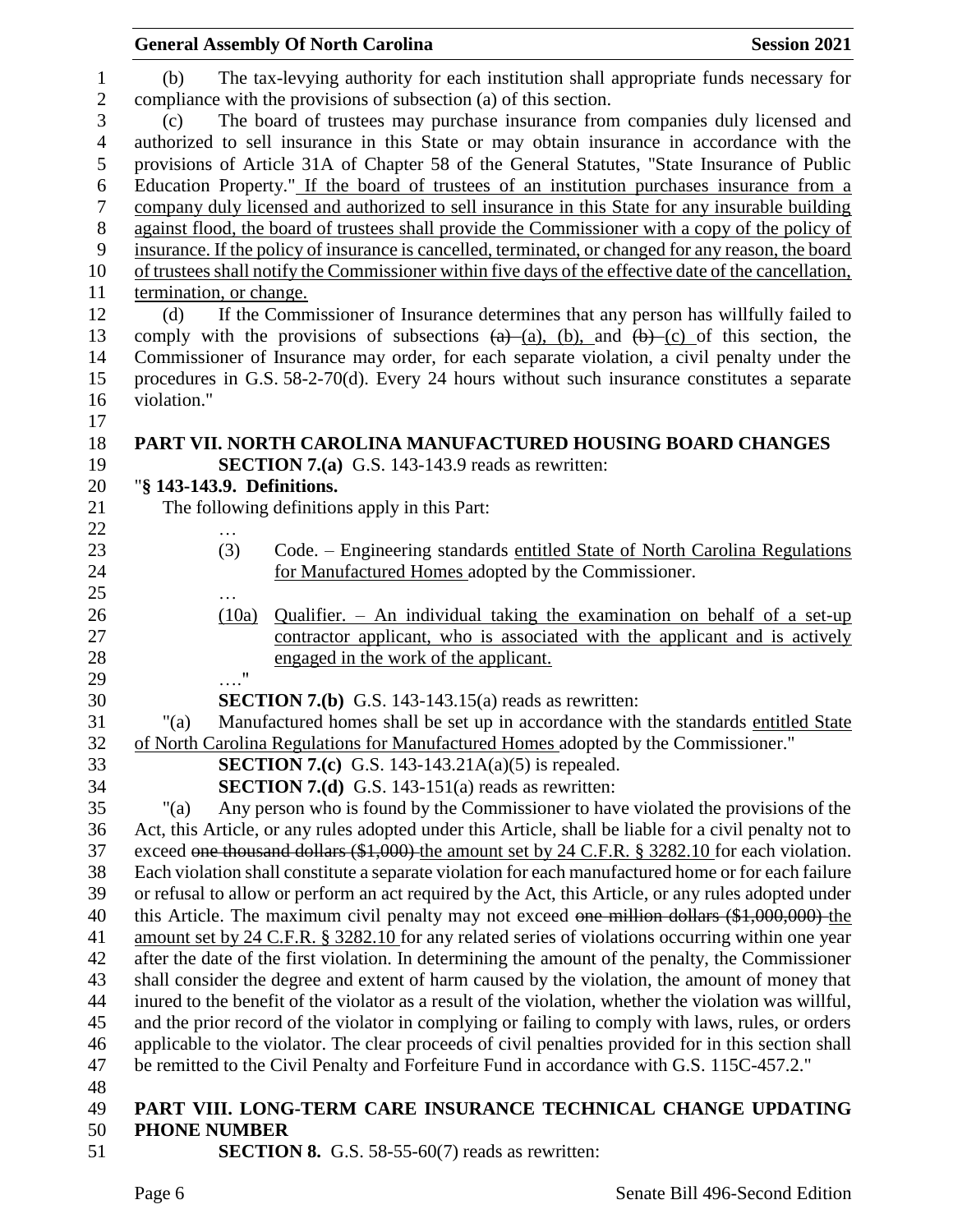|                                                                      | <b>General Assembly Of North Carolina</b><br><b>Session 2021</b>                                                                                                                                                                                                                                                                                                                                                                                                                     |
|----------------------------------------------------------------------|--------------------------------------------------------------------------------------------------------------------------------------------------------------------------------------------------------------------------------------------------------------------------------------------------------------------------------------------------------------------------------------------------------------------------------------------------------------------------------------|
| "(7)<br>1<br>$\sqrt{2}$<br>3<br>$\overline{4}$<br>$\mathfrak s$<br>6 | A qualified policy issued, executed, and delivered in North Carolina shall be<br>accompanied by a Partnership Disclosure Notice explaining the benefits<br>associated with a qualified policy and indicating that at the time issued, the<br>policy is a qualified long-term care insurance partnership policy in North<br>Carolina. The Partnership Disclosure Notice shall also include a statement<br>indicating that by purchasing this partnership policy, the insured does not |
| $\boldsymbol{7}$<br>$8\,$                                            | automatically qualify for Medicaid. Notices providing additional information<br>may be used in conjunction with the Partnership Disclosure Notice described                                                                                                                                                                                                                                                                                                                          |
| 9                                                                    | in this section if filed and approved by the Commissioner. The Notice shall                                                                                                                                                                                                                                                                                                                                                                                                          |
| 10<br>11                                                             | state the following in at least 12-point font:<br>"Partnership Policy Status: Your long-term care insurance policy is intended                                                                                                                                                                                                                                                                                                                                                       |
| 12                                                                   | to qualify as a Partnership Policy under the North Carolina Long-Term Care                                                                                                                                                                                                                                                                                                                                                                                                           |
| 13                                                                   | Partnership Program as of your policy's effective date. For Medicaid                                                                                                                                                                                                                                                                                                                                                                                                                 |
| 14                                                                   | applicants applying for help with the cost of long-term care, this means that                                                                                                                                                                                                                                                                                                                                                                                                        |
| 15                                                                   | an amount of your resources equal to the dollar amount of long-term care                                                                                                                                                                                                                                                                                                                                                                                                             |
| 16                                                                   | insurance benefits paid to you or on your behalf under this policy may be                                                                                                                                                                                                                                                                                                                                                                                                            |
| 17                                                                   | disregarded for purposes of determining your eligibility for long-term care                                                                                                                                                                                                                                                                                                                                                                                                          |
| 18                                                                   | Medicaid and from any subsequent recovery by the State from your estate for                                                                                                                                                                                                                                                                                                                                                                                                          |
| 19                                                                   | payment of Medicaid paid services. The amount that may be disregarded at                                                                                                                                                                                                                                                                                                                                                                                                             |
| 20                                                                   | eligibility will be equal to the amount of the long-term care partnership                                                                                                                                                                                                                                                                                                                                                                                                            |
| 21                                                                   | benefits paid out prior to the time you apply for long-term care Medicaid. As                                                                                                                                                                                                                                                                                                                                                                                                        |
| 22                                                                   | a result, you may qualify for coverage of the cost of your long-term care needs                                                                                                                                                                                                                                                                                                                                                                                                      |
| 23                                                                   | under Medicaid without first being required to substantially exhaust your                                                                                                                                                                                                                                                                                                                                                                                                            |
| 24                                                                   | personal resource s. The amount that may be protected from recovery by the                                                                                                                                                                                                                                                                                                                                                                                                           |
| 25<br>26                                                             | State from your estate will be equal to the amount disregarded for purposes of<br>eligibility for long-term care Medicaid. If you are already a recipient of                                                                                                                                                                                                                                                                                                                         |
| 27                                                                   | long-term care Medicaid, this policy will not allow a resource disregard or                                                                                                                                                                                                                                                                                                                                                                                                          |
| 28                                                                   | estate recovery resource protection. The purchase of a Partnership Policy does                                                                                                                                                                                                                                                                                                                                                                                                       |
| 29                                                                   | not automatically qualify you for Medicaid.                                                                                                                                                                                                                                                                                                                                                                                                                                          |
| 30                                                                   | Please note that this policy may lose long-term care partnership program status                                                                                                                                                                                                                                                                                                                                                                                                      |
| 31                                                                   | if you move to a different state that does not recognize North Carolina's                                                                                                                                                                                                                                                                                                                                                                                                            |
| 32                                                                   | Long-Term Care Partnership Program or you modify this policy after                                                                                                                                                                                                                                                                                                                                                                                                                   |
| 33                                                                   | issuance. This policy may also lose long-term care partnership program status                                                                                                                                                                                                                                                                                                                                                                                                        |
| 34                                                                   | due to changes in federal or state laws.                                                                                                                                                                                                                                                                                                                                                                                                                                             |
| 35                                                                   | If you have questions regarding long-term care insurance and the North                                                                                                                                                                                                                                                                                                                                                                                                               |
| 36                                                                   | Carolina Long-Term Care Partnership Program, you may contact the Seniors'                                                                                                                                                                                                                                                                                                                                                                                                            |
| 37                                                                   | Health Insurance Information Program of the Department of Insurance at                                                                                                                                                                                                                                                                                                                                                                                                               |
| 38                                                                   | 1-800-443-9354."1-855-408-1212."                                                                                                                                                                                                                                                                                                                                                                                                                                                     |
| 39                                                                   | In the case of a group insurance contract, this Partnership Disclosure Notice                                                                                                                                                                                                                                                                                                                                                                                                        |
| 40                                                                   | shall be provided to the insured upon the issuance of the certificate. The<br>insurer shall include in that Notice that the amount of the insured's resources                                                                                                                                                                                                                                                                                                                        |
| 41<br>42                                                             | that may be disregarded at eligibility will be equal to the amount of qualified                                                                                                                                                                                                                                                                                                                                                                                                      |
| 43                                                                   | long-term care partnership policy benefits paid prior to the time the insured                                                                                                                                                                                                                                                                                                                                                                                                        |
| 44                                                                   | applied for long-term care Medicaid. The insurer shall also include in the                                                                                                                                                                                                                                                                                                                                                                                                           |
| 45                                                                   | notice a warning to the insured that the policy may lose long-term care                                                                                                                                                                                                                                                                                                                                                                                                              |
| 46                                                                   | partnership program status if the insured moves to another state that does not                                                                                                                                                                                                                                                                                                                                                                                                       |
| 47                                                                   | recognize North Carolina's Long-Term Care Partnership Program, or if the                                                                                                                                                                                                                                                                                                                                                                                                             |
| 48                                                                   | policy is modified after issuance."                                                                                                                                                                                                                                                                                                                                                                                                                                                  |
| 49                                                                   |                                                                                                                                                                                                                                                                                                                                                                                                                                                                                      |
| 50                                                                   | PART IX. CLARIFY EXCEPTION TO UNAUTHORIZED INSURER PROHIBITION                                                                                                                                                                                                                                                                                                                                                                                                                       |

**SECTION 9.** G.S. 58-28-5(a) reads as rewritten: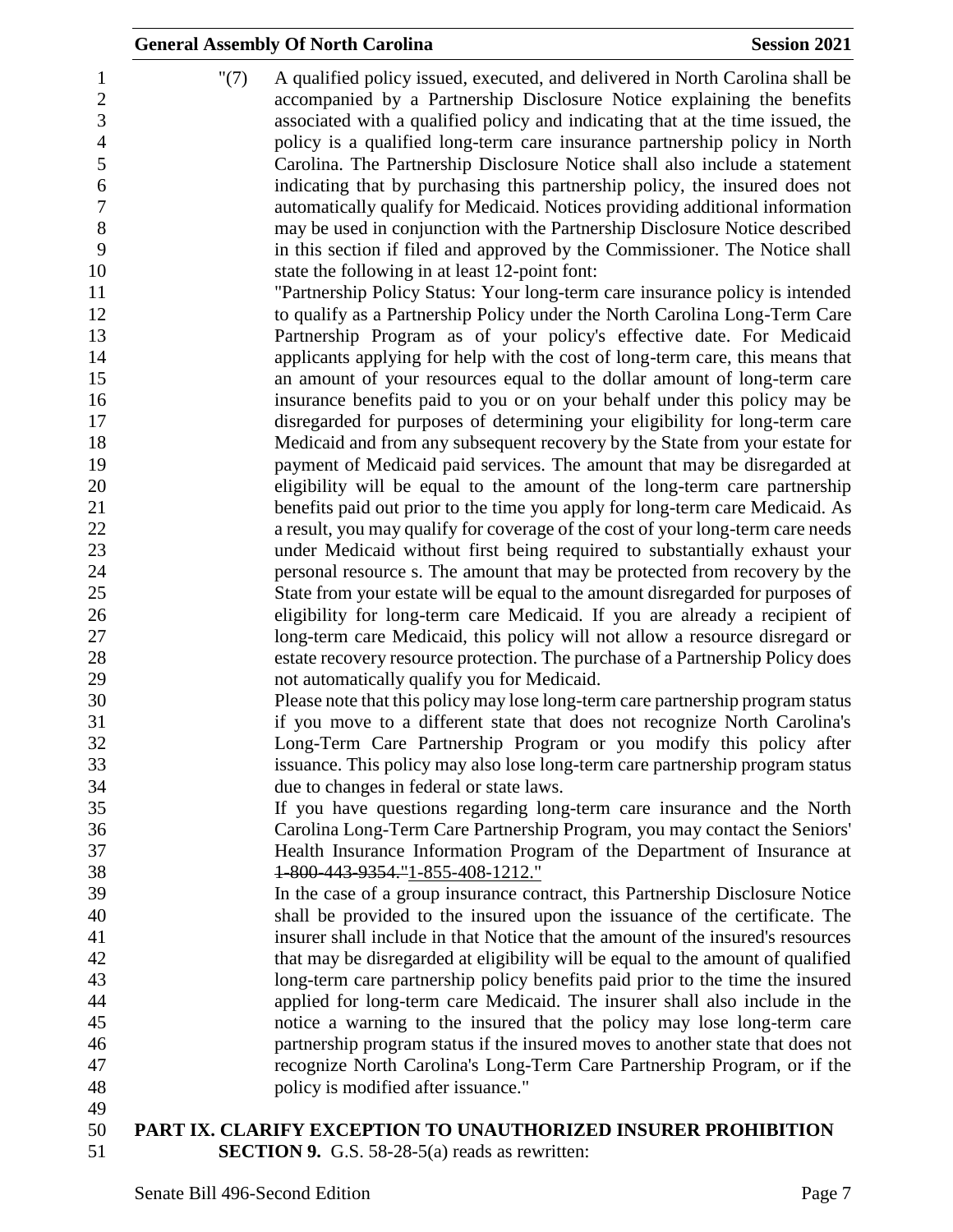|         |            | <b>General Assembly Of North Carolina</b>                                                                                                                                                                                                                                                                                                                                                                         | <b>Session 2021</b> |
|---------|------------|-------------------------------------------------------------------------------------------------------------------------------------------------------------------------------------------------------------------------------------------------------------------------------------------------------------------------------------------------------------------------------------------------------------------|---------------------|
| " $(a)$ |            | Except as otherwise provided in this section, it is unlawful for any company to enter<br>into a contract of insurance as an insurer or to transact insurance business in this State as set forth<br>in G.S. 58-28-13 without a license issued by the Commissioner. This section does not apply to<br>the following acts or transactions:                                                                          |                     |
|         | (4)        | Transactions in this State involving group life insurance, group annuities, or<br>group, blanket, or franchise accident and health insurance where the master<br>policy for the insurance was lawfully issued and delivered in a state in which<br>the company was authorized to transact business-business, unless the<br>company has had its license to conduct business in this State suspended or<br>revoked. |                     |
|         | $\ldots$ " |                                                                                                                                                                                                                                                                                                                                                                                                                   |                     |
|         |            | PART X. AMEND STATE OF DISASTER PROVISIONS                                                                                                                                                                                                                                                                                                                                                                        |                     |
|         |            | <b>SECTION 10.</b> G.S. 58-2-46 reads as rewritten:                                                                                                                                                                                                                                                                                                                                                               |                     |
|         |            | "§ 58-2-46. State of disaster automatic stay of proof of loss requirements; premium and                                                                                                                                                                                                                                                                                                                           |                     |
|         |            | debt deferrals; loss adjustments for separate windstorm policies.                                                                                                                                                                                                                                                                                                                                                 |                     |
| (a)     |            | Whenever (i) a state of disaster is proclaimed for the State or for an area within the                                                                                                                                                                                                                                                                                                                            |                     |
|         |            | State under G.S. 166A-19.21 or whenever the President of the United States has issued a major                                                                                                                                                                                                                                                                                                                     |                     |
|         |            | disaster declaration for the State or for an area within the State under the Stafford Act, 42 U.S.C.                                                                                                                                                                                                                                                                                                              |                     |
|         |            | § 5121, et seq., as amended and (ii) if the Commissioner has issued an order declaring                                                                                                                                                                                                                                                                                                                            |                     |
|         |            | subdivisions (1) through (4) of this section effective for the specific disaster:                                                                                                                                                                                                                                                                                                                                 |                     |
|         | (1)        | The application of any provision in an insurance policy insuring real property                                                                                                                                                                                                                                                                                                                                    |                     |
|         |            | and its contents that are located within the geographic area-designated area in                                                                                                                                                                                                                                                                                                                                   |                     |
|         |            | the proclamation or declaration, which provision requires an insured to file a                                                                                                                                                                                                                                                                                                                                    |                     |
|         |            | proof of loss within a certain period of time after the occurrence of the loss,                                                                                                                                                                                                                                                                                                                                   |                     |
|         |            | shall be stayed for the time period not exceeding the earlier of (i) the expiration                                                                                                                                                                                                                                                                                                                               |                     |
|         |            | of the disaster proclamation or declaration and all renewals of the                                                                                                                                                                                                                                                                                                                                               |                     |
|         |            | proclamation or (ii) the expiration of the Commissioner's order declaring                                                                                                                                                                                                                                                                                                                                         |                     |
|         |            | subdivisions (1) through (4) of this section effective for the specific disaster,                                                                                                                                                                                                                                                                                                                                 |                     |
|         |            | as determined by the Commissioner. a disaster pursuant to this section.                                                                                                                                                                                                                                                                                                                                           |                     |
|         | (2)        | As used in this subdivision, "insurance company" includes a service                                                                                                                                                                                                                                                                                                                                               |                     |
|         |            | corporation, HMO, MEWA, surplus lines insurer, and the underwriting<br>associations under Articles 45 and 46 of this Chapter. All insurance                                                                                                                                                                                                                                                                       |                     |
|         |            | companies, premium finance companies, collection agencies, and other                                                                                                                                                                                                                                                                                                                                              |                     |
|         |            | persons subject to this Chapter shall give their customers who reside within                                                                                                                                                                                                                                                                                                                                      |                     |
|         |            | the geographic area designated area in the proclamation or declaration the                                                                                                                                                                                                                                                                                                                                        |                     |
|         |            | option of deferring premium or debt payments that are due during the earlier                                                                                                                                                                                                                                                                                                                                      |                     |
|         |            | of (i) [the time period covered by the proclamation or declaration or (ii)] the                                                                                                                                                                                                                                                                                                                                   |                     |
|         |            | time period prior to the expiration of the Commissioner's order declaring                                                                                                                                                                                                                                                                                                                                         |                     |
|         |            | subdivisions (1) through (4) of this section effective for the specific disaster,                                                                                                                                                                                                                                                                                                                                 |                     |
|         |            | as determined by the Commissioner. a disaster pursuant to this section. This                                                                                                                                                                                                                                                                                                                                      |                     |
|         |            | deferral period shall be 30 days from the last day the premium or debt payment                                                                                                                                                                                                                                                                                                                                    |                     |
|         |            | may be made under the terms of the policy or contract. This deferral period                                                                                                                                                                                                                                                                                                                                       |                     |
|         |            | shall also apply to any statute, rule, or other policy or contract provision that                                                                                                                                                                                                                                                                                                                                 |                     |
|         |            | imposes a time limit-serve to defer any time limits imposed on an insurer,                                                                                                                                                                                                                                                                                                                                        |                     |
|         |            | insured, claimant, or customer to perform any act during the time period                                                                                                                                                                                                                                                                                                                                          |                     |
|         |            | covered by the proclamation or declaration, including declaration as may be                                                                                                                                                                                                                                                                                                                                       |                     |
|         |            | required by any statute, rule, or other policy or contract provision. Included in                                                                                                                                                                                                                                                                                                                                 |                     |
|         |            | the deferral of time limits is the transmittal of information, information and                                                                                                                                                                                                                                                                                                                                    |                     |
|         |            | communications, with respect to insurance policies or contracts, premium                                                                                                                                                                                                                                                                                                                                          |                     |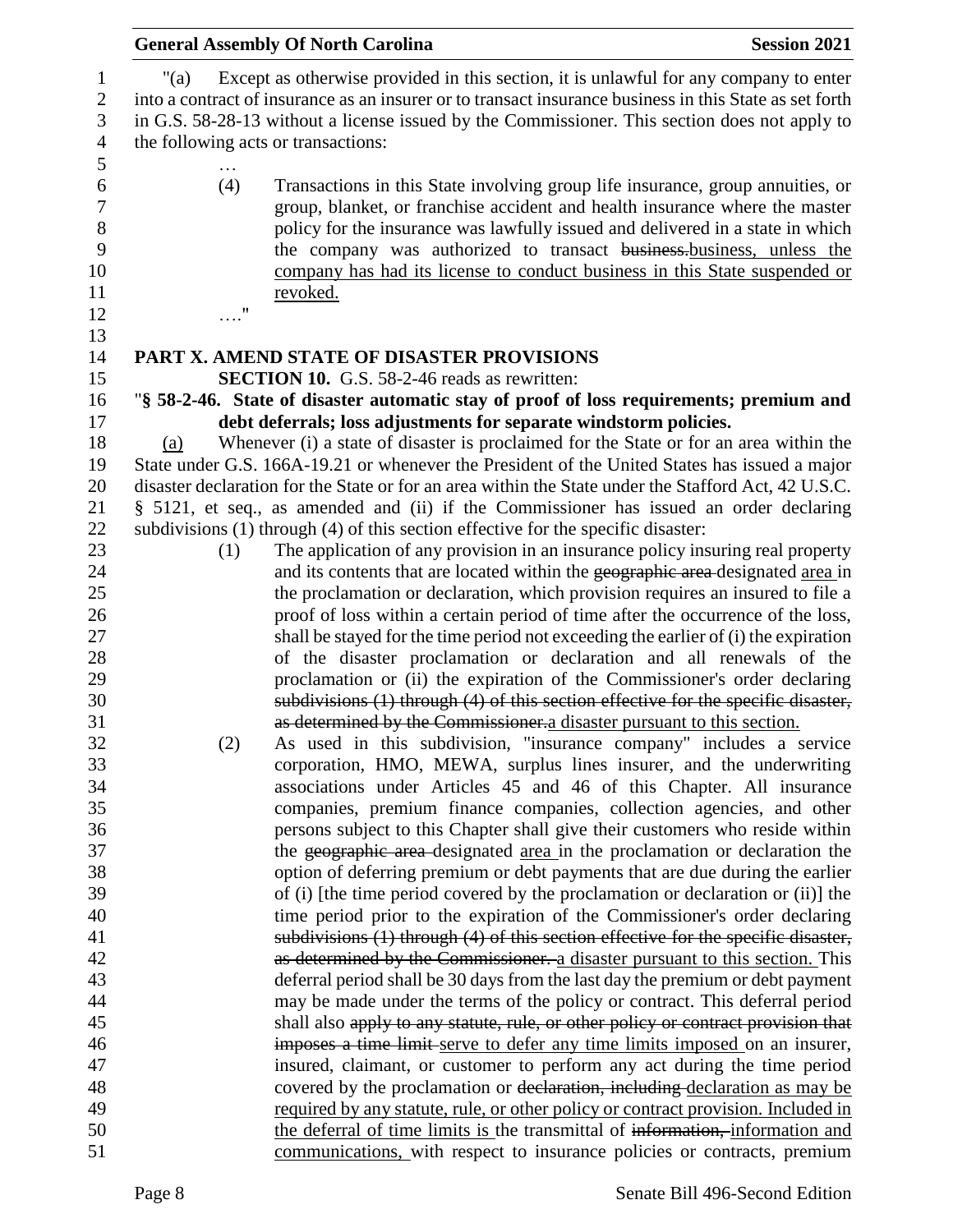| <b>General Assembly Of North Carolina</b> |                   |                                                                                                                                                                                                                                                                                                                                                                                                                                                                                                                                                                                                                                                                                                                                                                                                                                                                                                                                                                                                                                                                                 | <b>Session 2021</b> |
|-------------------------------------------|-------------------|---------------------------------------------------------------------------------------------------------------------------------------------------------------------------------------------------------------------------------------------------------------------------------------------------------------------------------------------------------------------------------------------------------------------------------------------------------------------------------------------------------------------------------------------------------------------------------------------------------------------------------------------------------------------------------------------------------------------------------------------------------------------------------------------------------------------------------------------------------------------------------------------------------------------------------------------------------------------------------------------------------------------------------------------------------------------------------|---------------------|
|                                           |                   | finance agreements, or debt instruments when the insurer, insured, claimant,<br>or customer resides or is located in the geographic area designated areas in the<br>proclamation or declaration. Likewise, the deferral period shall apply to any<br>time limitations imposed on insurers under the terms of a policy or contract or<br>provisions of law related to individuals who reside within the geographic area<br>designated in the proclamation or declaration. Likewise, the deferral period<br>shall apply to any time limitations imposed on insurers under the terms of a<br>policy or contract or provisions of law related to individuals who reside within<br>the geographic area designated in the proclamation or declaration. The<br>deferral of time limits, including the transmittal of information and<br>communications, applies to all insureds, claimants, or customers and does not<br>require a request to defer. The Commissioner may extend any deferral period<br>in this subdivision, depending on the nature and severity of the proclaimed or |                     |
|                                           |                   | declared disaster. No additional rate or contract filing shall be necessary to                                                                                                                                                                                                                                                                                                                                                                                                                                                                                                                                                                                                                                                                                                                                                                                                                                                                                                                                                                                                  |                     |
| (2a)                                      |                   | effect any deferral period.<br>In addition to the general requirements set forth in subdivisions $(a)(1)$ and                                                                                                                                                                                                                                                                                                                                                                                                                                                                                                                                                                                                                                                                                                                                                                                                                                                                                                                                                                   |                     |
|                                           |                   | $(a)(2)$ , with respect to property and casualty insurance companies and                                                                                                                                                                                                                                                                                                                                                                                                                                                                                                                                                                                                                                                                                                                                                                                                                                                                                                                                                                                                        |                     |
|                                           |                   | insurance policies that insure customers or policyholders who reside in the                                                                                                                                                                                                                                                                                                                                                                                                                                                                                                                                                                                                                                                                                                                                                                                                                                                                                                                                                                                                     |                     |
|                                           |                   | designated area in the proclamation or declaration and who have been                                                                                                                                                                                                                                                                                                                                                                                                                                                                                                                                                                                                                                                                                                                                                                                                                                                                                                                                                                                                            |                     |
|                                           |                   | displaced from their residences, the following provisions shall apply:                                                                                                                                                                                                                                                                                                                                                                                                                                                                                                                                                                                                                                                                                                                                                                                                                                                                                                                                                                                                          |                     |
|                                           | $\underline{a}$ . | After a deferral period has expired, all premium payments in arrears                                                                                                                                                                                                                                                                                                                                                                                                                                                                                                                                                                                                                                                                                                                                                                                                                                                                                                                                                                                                            |                     |
|                                           |                   | under a property and casualty insurance policy or contract shall be due                                                                                                                                                                                                                                                                                                                                                                                                                                                                                                                                                                                                                                                                                                                                                                                                                                                                                                                                                                                                         |                     |
|                                           |                   | and payable to the insurance company. If the premium payments in                                                                                                                                                                                                                                                                                                                                                                                                                                                                                                                                                                                                                                                                                                                                                                                                                                                                                                                                                                                                                |                     |
|                                           |                   | arrears are not paid, the insurance company may cancel the insurance                                                                                                                                                                                                                                                                                                                                                                                                                                                                                                                                                                                                                                                                                                                                                                                                                                                                                                                                                                                                            |                     |
|                                           |                   | policy or contract on or after the twenty-first day following the                                                                                                                                                                                                                                                                                                                                                                                                                                                                                                                                                                                                                                                                                                                                                                                                                                                                                                                                                                                                               |                     |
|                                           |                   | expiration of the deferral period. All cancellation notice requirements                                                                                                                                                                                                                                                                                                                                                                                                                                                                                                                                                                                                                                                                                                                                                                                                                                                                                                                                                                                                         |                     |
|                                           |                   | are still applicable under this section.                                                                                                                                                                                                                                                                                                                                                                                                                                                                                                                                                                                                                                                                                                                                                                                                                                                                                                                                                                                                                                        |                     |
|                                           | <u>b.</u>         | All property and casualty insurance policies or contracts with a<br>properly noticed cancellation for nonpayment effective on or prior to                                                                                                                                                                                                                                                                                                                                                                                                                                                                                                                                                                                                                                                                                                                                                                                                                                                                                                                                       |                     |
|                                           |                   | the date the Commissioner has issued an order under this section may                                                                                                                                                                                                                                                                                                                                                                                                                                                                                                                                                                                                                                                                                                                                                                                                                                                                                                                                                                                                            |                     |
|                                           |                   | be cancelled and such cancellations shall remain valid and effective.                                                                                                                                                                                                                                                                                                                                                                                                                                                                                                                                                                                                                                                                                                                                                                                                                                                                                                                                                                                                           |                     |
|                                           |                   | All cancellations for nonpayment of insurance policies or contracts                                                                                                                                                                                                                                                                                                                                                                                                                                                                                                                                                                                                                                                                                                                                                                                                                                                                                                                                                                                                             |                     |
|                                           |                   | scheduled to be effective after the deferral period has commenced                                                                                                                                                                                                                                                                                                                                                                                                                                                                                                                                                                                                                                                                                                                                                                                                                                                                                                                                                                                                               |                     |
|                                           |                   | must be deferred until the deferral period has expired. If necessary to                                                                                                                                                                                                                                                                                                                                                                                                                                                                                                                                                                                                                                                                                                                                                                                                                                                                                                                                                                                                         |                     |
|                                           |                   | comply with statute, a cancellation deferred under this subsection must                                                                                                                                                                                                                                                                                                                                                                                                                                                                                                                                                                                                                                                                                                                                                                                                                                                                                                                                                                                                         |                     |
|                                           |                   | be properly noticed again with an effective date after the expiration of                                                                                                                                                                                                                                                                                                                                                                                                                                                                                                                                                                                                                                                                                                                                                                                                                                                                                                                                                                                                        |                     |
|                                           |                   | the deferral period. Cancellations for cause that have been properly                                                                                                                                                                                                                                                                                                                                                                                                                                                                                                                                                                                                                                                                                                                                                                                                                                                                                                                                                                                                            |                     |
|                                           |                   | noticed, including, but not limited to, material misrepresentation or                                                                                                                                                                                                                                                                                                                                                                                                                                                                                                                                                                                                                                                                                                                                                                                                                                                                                                                                                                                                           |                     |
|                                           |                   | ineligible risk may continue to be processed during the deferral period.                                                                                                                                                                                                                                                                                                                                                                                                                                                                                                                                                                                                                                                                                                                                                                                                                                                                                                                                                                                                        |                     |
|                                           | $\underline{c}$ . | All property and casualty insurance policies or contracts with a                                                                                                                                                                                                                                                                                                                                                                                                                                                                                                                                                                                                                                                                                                                                                                                                                                                                                                                                                                                                                |                     |
|                                           |                   | nonrenewal effective date on or prior to the date the Commissioner has                                                                                                                                                                                                                                                                                                                                                                                                                                                                                                                                                                                                                                                                                                                                                                                                                                                                                                                                                                                                          |                     |
|                                           |                   | issued an order under this section may be processed. All property and                                                                                                                                                                                                                                                                                                                                                                                                                                                                                                                                                                                                                                                                                                                                                                                                                                                                                                                                                                                                           |                     |
|                                           |                   | casualty insurance policies or contracts with a properly noticed                                                                                                                                                                                                                                                                                                                                                                                                                                                                                                                                                                                                                                                                                                                                                                                                                                                                                                                                                                                                                |                     |
|                                           |                   | nonrenewal effective after the commencement of the deferred period<br>shall be deferred until the expiration of the deferral period. A                                                                                                                                                                                                                                                                                                                                                                                                                                                                                                                                                                                                                                                                                                                                                                                                                                                                                                                                          |                     |
|                                           |                   | nonrenewal deferred under this subsection shall be properly noticed                                                                                                                                                                                                                                                                                                                                                                                                                                                                                                                                                                                                                                                                                                                                                                                                                                                                                                                                                                                                             |                     |
|                                           |                   | again with an effective date after the expiration of the deferral period.                                                                                                                                                                                                                                                                                                                                                                                                                                                                                                                                                                                                                                                                                                                                                                                                                                                                                                                                                                                                       |                     |
|                                           | <u>d.</u>         | This subsection shall not apply to property and casualty insurance                                                                                                                                                                                                                                                                                                                                                                                                                                                                                                                                                                                                                                                                                                                                                                                                                                                                                                                                                                                                              |                     |
|                                           |                   | policies or contracts entered into on or after the date the Commissioner                                                                                                                                                                                                                                                                                                                                                                                                                                                                                                                                                                                                                                                                                                                                                                                                                                                                                                                                                                                                        |                     |
|                                           |                   | has issued an order declaring this section effective for the specific                                                                                                                                                                                                                                                                                                                                                                                                                                                                                                                                                                                                                                                                                                                                                                                                                                                                                                                                                                                                           |                     |
|                                           |                   | disaster.                                                                                                                                                                                                                                                                                                                                                                                                                                                                                                                                                                                                                                                                                                                                                                                                                                                                                                                                                                                                                                                                       |                     |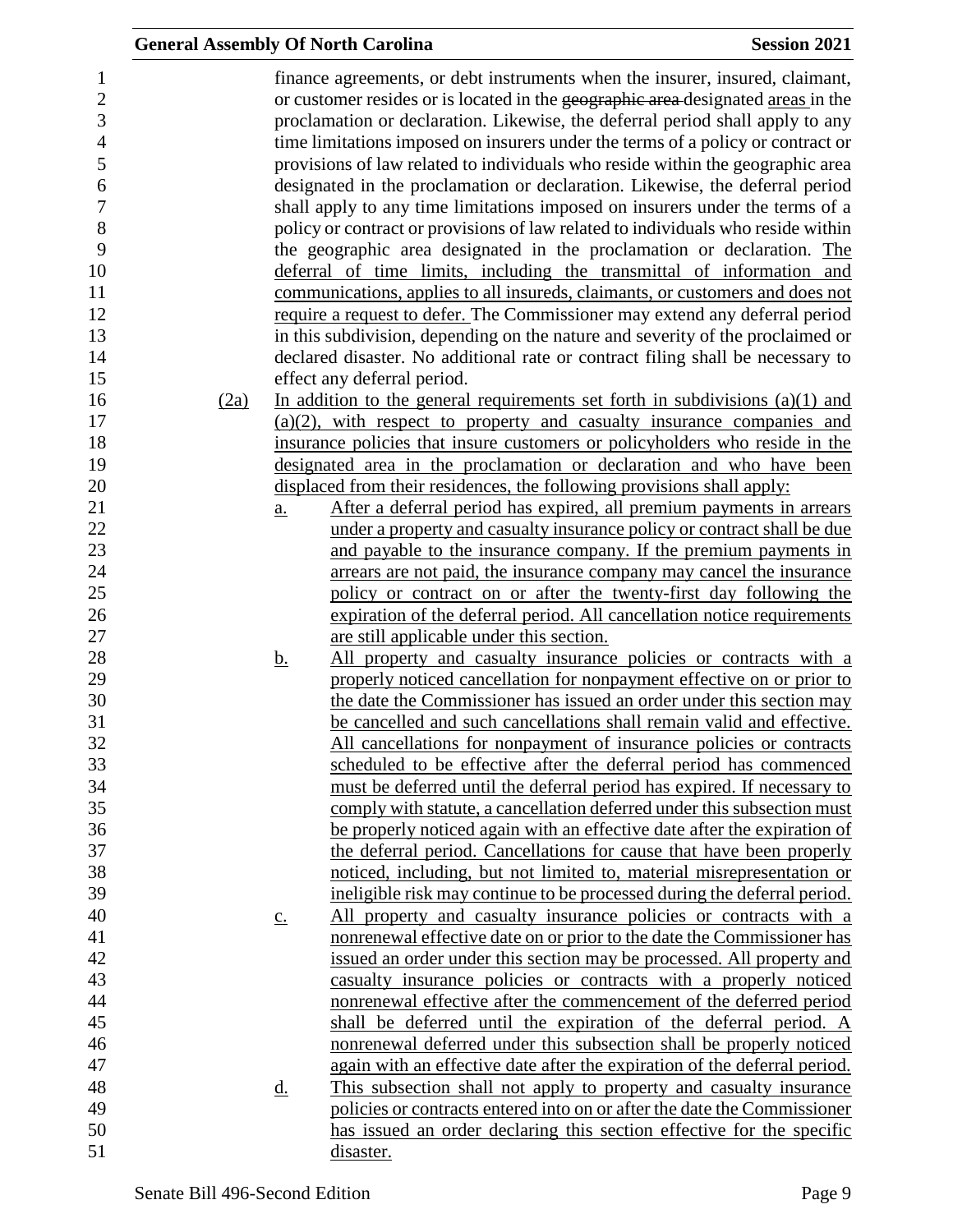|     |     | <b>General Assembly Of North Carolina</b>                                                                                                                      | <b>Session 2021</b> |
|-----|-----|----------------------------------------------------------------------------------------------------------------------------------------------------------------|---------------------|
|     |     | This subdivision shall not apply to premium finance companies.                                                                                                 |                     |
|     | (3) | With respect to health benefit plans, after a deferral period has expired, all                                                                                 |                     |
|     |     | premiums in arrears shall be payable to the insurer. If premiums in arrears are                                                                                |                     |
|     |     | not paid, coverage shall lapse as of the date premiums were paid up, and                                                                                       |                     |
|     |     | preexisting conditions shall apply as permitted under this Chapter; and the                                                                                    |                     |
|     |     | insured shall be responsible for all medical expenses incurred since the                                                                                       |                     |
|     |     | effective date of the lapse in coverage.                                                                                                                       |                     |
|     | (4) | Repealed by Session Laws 2014-115, s. 39.2, effective August 11, 2014.                                                                                         |                     |
|     | (5) | In addition to the general requirements set forth in subdivisions $(a)(1)$ and                                                                                 |                     |
|     |     | $(a)(2)$ , with respect to premium finance companies and premium finance                                                                                       |                     |
|     |     | agreements that have financed property and casualty insurance policies for                                                                                     |                     |
|     |     | customers or policyholders who reside in the designated area in the                                                                                            |                     |
|     |     | proclamation or declaration and may have been displaced from their                                                                                             |                     |
|     |     |                                                                                                                                                                |                     |
|     |     | residences, the following provisions shall apply:                                                                                                              |                     |
|     |     | After a deferral period has expired, all payments in arrears under a<br>$\underline{a}$ .<br>premium finance agreement shall be due and payable to the premium |                     |
|     |     |                                                                                                                                                                |                     |
|     |     | finance company. If the payments in arrears are not paid, the premium                                                                                          |                     |
|     |     | <u>finance company may cancel the premium finance agreement on or</u>                                                                                          |                     |
|     |     | after the twenty-first day following the expiration of the deferred                                                                                            |                     |
|     |     | period. All cancellation notice requirements are still applicable under                                                                                        |                     |
|     |     | this section.                                                                                                                                                  |                     |
|     |     | All property and casualty insurance policies or contracts that were<br><u>b.</u>                                                                               |                     |
|     |     | financed by an insurance premium finance company with a properly                                                                                               |                     |
|     |     | noticed cancellation for nonpayment effective on or prior to the date                                                                                          |                     |
|     |     | the Commissioner has issued an order under this section may be                                                                                                 |                     |
|     |     | cancelled and such cancellations shall remain valid and effective.                                                                                             |                     |
|     |     | This section shall not apply to premium finance agreements entered<br>$\underline{c}$ .                                                                        |                     |
|     |     | into on or after the date the Commissioner has issued an order                                                                                                 |                     |
|     |     | declaring this section effective for the specific disaster.                                                                                                    |                     |
|     | (6) | All collection agencies, as defined in Article 70 of Chapter 58 of the General                                                                                 |                     |
|     |     | Statutes, shall discontinue attempts to collect debt against their customers who                                                                               |                     |
|     |     | reside within the designated area in this proclamation or declaration during                                                                                   |                     |
|     |     | the deferral period.                                                                                                                                           |                     |
| (b) |     | During a public health emergency or other situations that require the citizens of North                                                                        |                     |
|     |     | Carolina to shelter in place, the following provisions shall apply:                                                                                            |                     |
|     | (1) | All property and casualty insurance companies and premium finance                                                                                              |                     |
|     |     | companies subject to this Chapter shall give notice to their customers or                                                                                      |                     |
|     |     | policyholders who reside within the designated area in the proclamation or                                                                                     |                     |
|     |     | declaration the option of deferring premium payments that are due during the                                                                                   |                     |
|     |     | time period covered by the Commissioner's order declaring this section                                                                                         |                     |
|     |     | effective for a specific public health emergency or situation that may require                                                                                 |                     |
|     |     | the citizens of North Carolina to shelter in place. The deferral period shall be                                                                               |                     |
|     |     | 30 days from the last day the premium or debt payment may be made under                                                                                        |                     |
|     |     | the terms of the policy or contract or premium finance agreement.                                                                                              |                     |
|     |     | Notifications to customers or policyholders by property and casualty<br>a.                                                                                     |                     |
|     |     | insurance companies and premium finance companies shall:                                                                                                       |                     |
|     |     | Provide notification to their customers or policyholders<br><u>1.</u>                                                                                          |                     |
|     |     | advising of their right to defer premium and detailing the steps                                                                                               |                     |
|     |     | required to defer premium;                                                                                                                                     |                     |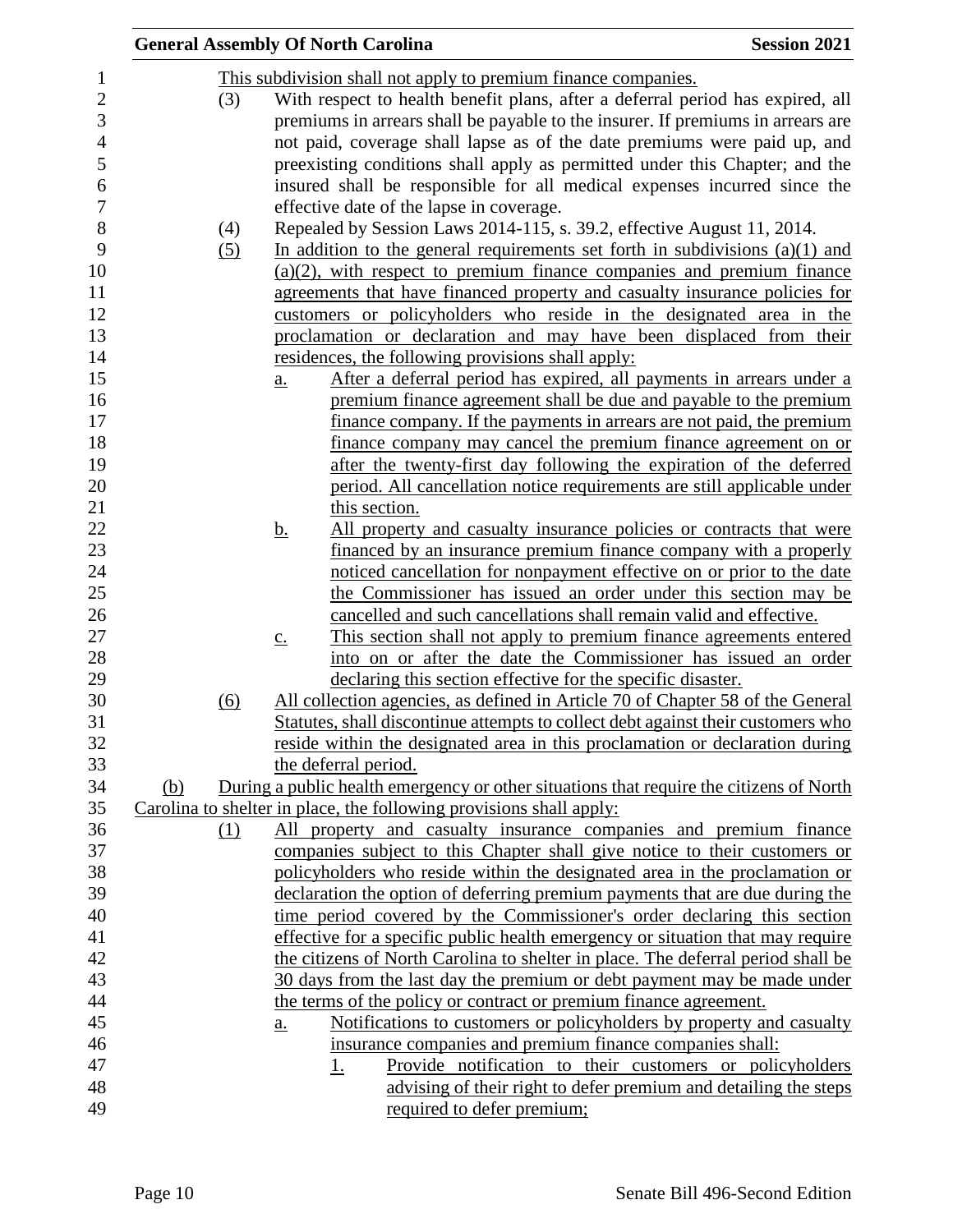| <b>General Assembly Of North Carolina</b> |                   |                   |                                                                                     | <b>Session 2021</b>                                                                                                                                                                   |
|-------------------------------------------|-------------------|-------------------|-------------------------------------------------------------------------------------|---------------------------------------------------------------------------------------------------------------------------------------------------------------------------------------|
|                                           |                   | $2_{\cdot}$       |                                                                                     | Allow for deferral requests from customers or policyholders to                                                                                                                        |
|                                           |                   |                   |                                                                                     | be communicated verbally or by electronic means. Written                                                                                                                              |
|                                           |                   |                   | requests for deferral shall not be required; and                                    |                                                                                                                                                                                       |
|                                           |                   | $\underline{3}$ . |                                                                                     | After required notification is provided, nonpayment will result                                                                                                                       |
|                                           |                   |                   |                                                                                     | in a cancellation to be effective on or after the twenty-first day                                                                                                                    |
|                                           |                   |                   | following the expiration of the deferral period.                                    |                                                                                                                                                                                       |
|                                           | <u>b.</u>         |                   |                                                                                     | After a deferral period has expired, all premium payments in arrears                                                                                                                  |
|                                           |                   |                   |                                                                                     | under a property and casualty insurance policy or premium finance                                                                                                                     |
|                                           |                   |                   |                                                                                     | agreement shall be due and payable to the insurance company or                                                                                                                        |
|                                           |                   |                   |                                                                                     | premium finance company. If the premium payments in arrears are not                                                                                                                   |
|                                           |                   |                   |                                                                                     | paid, the property and casualty insurance company or premium finance                                                                                                                  |
|                                           |                   |                   |                                                                                     | company may cancel the insurance policies or premium finance                                                                                                                          |
|                                           |                   |                   |                                                                                     | agreements that were financed on or after the twenty-first day                                                                                                                        |
|                                           |                   |                   |                                                                                     | following the expiration of the deferral period. All cancellation notice                                                                                                              |
|                                           |                   |                   | requirements are still applicable under this section.                               |                                                                                                                                                                                       |
|                                           | $\underline{c}$ . |                   |                                                                                     | This section shall not apply to property and casualty insurance policies                                                                                                              |
|                                           |                   |                   |                                                                                     | or contracts entered into on or after the date the Commissioner has                                                                                                                   |
|                                           |                   |                   | issued an order under this section.                                                 |                                                                                                                                                                                       |
| (2)                                       |                   |                   |                                                                                     | This subsection does not prohibit property and casualty policy nonrenewals or                                                                                                         |
|                                           |                   |                   |                                                                                     | cancellations during a public health emergency or situation that may require                                                                                                          |
|                                           |                   |                   | the citizens of North Carolina to shelter in place.                                 |                                                                                                                                                                                       |
| (3)                                       |                   |                   |                                                                                     | All collection agencies as defined in Article 70 of Chapter 58 of the General                                                                                                         |
|                                           |                   |                   |                                                                                     | Statutes shall discontinue attempts to collect debt against their customers who                                                                                                       |
|                                           |                   |                   |                                                                                     | reside within the designated area in the proclamation or declaration during the                                                                                                       |
|                                           |                   | deferral period.  |                                                                                     |                                                                                                                                                                                       |
| $\underline{(4)}$                         |                   |                   |                                                                                     | Other than the requirements set forth in this section, for a public health                                                                                                            |
|                                           |                   |                   |                                                                                     | emergency or situation that may require the citizens of North Carolina to                                                                                                             |
|                                           |                   |                   |                                                                                     | shelter in place, the deferral period shall not apply to time limitations imposed                                                                                                     |
|                                           |                   |                   |                                                                                     | by any statute, rule, or other policy or contract provision or to the transmittal                                                                                                     |
|                                           |                   |                   |                                                                                     | of information or communications related to insurance policies, premium                                                                                                               |
|                                           |                   |                   | finance agreements, or debt instruments.                                            |                                                                                                                                                                                       |
| (5)                                       |                   |                   |                                                                                     | The Commissioner may extend any deferral period in this section, depending                                                                                                            |
|                                           |                   |                   |                                                                                     | on the nature and severity of the proclaimed or declared disaster or event. No                                                                                                        |
|                                           |                   |                   |                                                                                     | additional rate or contract filing shall be necessary to effect any deferral                                                                                                          |
|                                           | period.           |                   |                                                                                     |                                                                                                                                                                                       |
| $\underline{(6)}$                         |                   |                   |                                                                                     | With respect to health benefit plans, after a deferral period has expired, all                                                                                                        |
|                                           |                   |                   |                                                                                     | premiums in arrears shall be payable to the insurer. If premiums in arrears are                                                                                                       |
|                                           |                   |                   |                                                                                     | not paid, coverage shall lapse as of the date premiums were paid up, and                                                                                                              |
|                                           |                   |                   |                                                                                     | preexisting conditions shall apply as permitted under this Chapter, and the                                                                                                           |
|                                           |                   |                   |                                                                                     | insured shall be responsible for all medical expenses incurred since the                                                                                                              |
|                                           |                   |                   | effective date of the lapse in coverage.                                            |                                                                                                                                                                                       |
|                                           |                   |                   |                                                                                     | This subsection shall not apply to situations that involve enemy attack, invasion, insurrection,                                                                                      |
|                                           |                   |                   | riot, rebellion, revolution, civil war or commotion, or military or usurped power." |                                                                                                                                                                                       |
|                                           |                   |                   |                                                                                     |                                                                                                                                                                                       |
|                                           |                   |                   | PART XI. EXPANSION OF PROGRAM ENHANCEMENTS                                          |                                                                                                                                                                                       |
|                                           |                   |                   | <b>SECTION 11.</b> G.S. 58-36-43(a) reads as rewritten:                             |                                                                                                                                                                                       |
| "(a)                                      |                   |                   |                                                                                     | Member companies writing private passenger automobile or homeowners'                                                                                                                  |
|                                           |                   |                   |                                                                                     | automobile, homeowners', dwelling, or residential private flood insurance under this Article may<br>incorporate optional enhancements to their automobile and homeowners' automobile, |
|                                           |                   |                   |                                                                                     | homeowners', dwelling, and residential private flood programs as an endorsement to an                                                                                                 |
|                                           |                   |                   |                                                                                     | automobile or homeowners' automobile, homeowners', dwelling, or residential private flood                                                                                             |
|                                           |                   |                   |                                                                                     |                                                                                                                                                                                       |